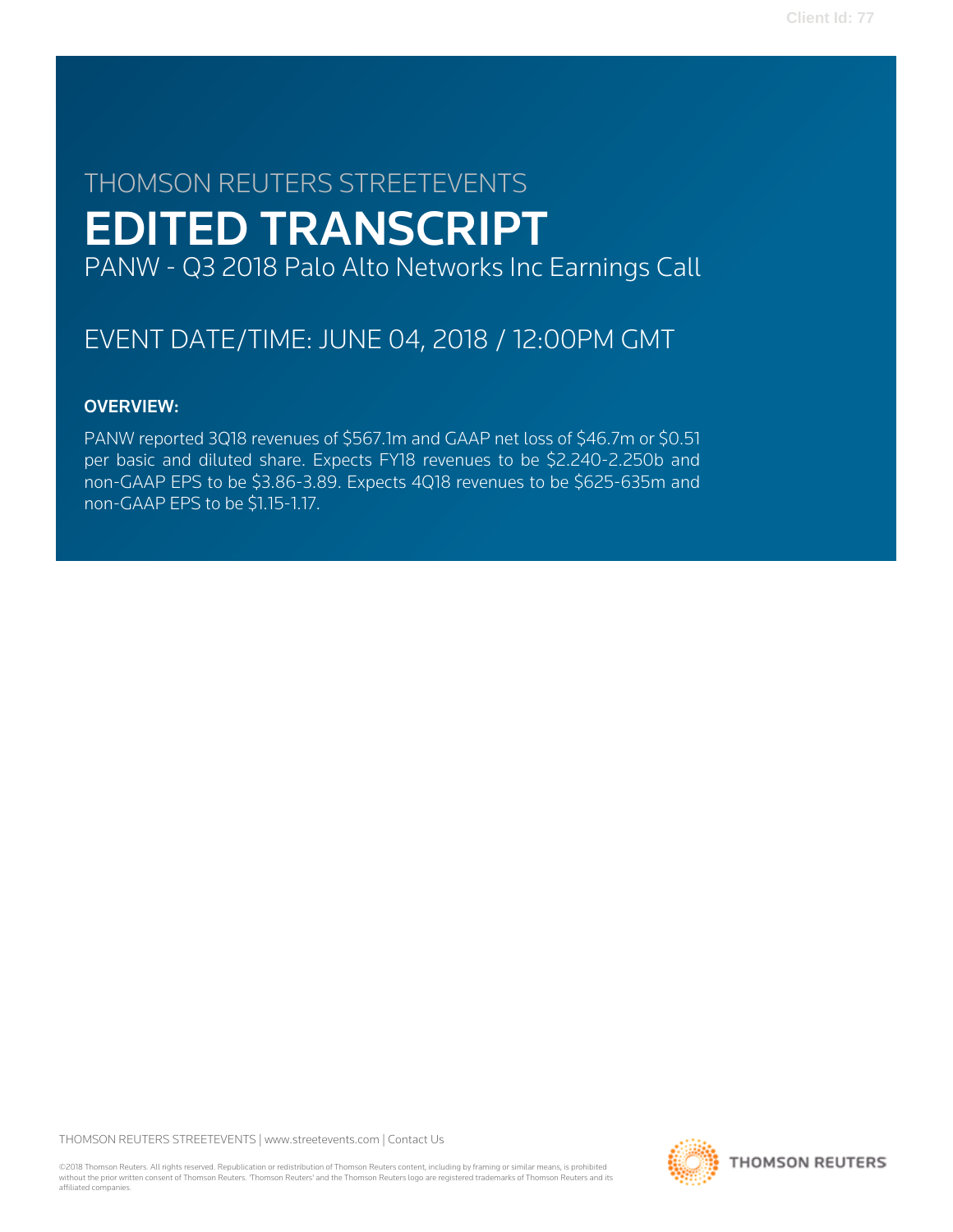# **CORPORATE PARTICIPANTS**

**[Amber Ossman](#page-1-0)** Palo Alto Networks, Inc. - Director, Investor Relations **[Kathleen Bonanno](#page-4-0)** Palo Alto Networks, Inc. - CFO & Executive VP **[Mark D. McLaughlin](#page-2-0)** Palo Alto Networks, Inc. - Chairman & CEO **[Mark F. Anderson](#page-7-0)** Palo Alto Networks, Inc. - President **[Nikesh Arora](#page-2-1)** Palo Alto Networks, Inc. - Chairman and CEO

# **CONFERENCE CALL PARTICIPANTS**

**[Andrew James Nowinski](#page-9-0)** Piper Jaffray Companies, Research Division - Principal & Senior Research Analyst **[Gabriela Borges](#page-10-0)** Goldman Sachs Group Inc., Research Division - Equity Analyst **[Jonathan Frank Ho](#page-9-1)** William Blair & Company L.L.C., Research Division - Technology Analyst **[Keith Weiss](#page-5-0)** Morgan Stanley, Research Division - Equity Analyst **[Kenneth Richard Talanian](#page-12-0)** Evercore ISI, Research Division - Analyst **[Matthew George Hedberg](#page-8-0)** RBC Capital Markets, LLC, Research Division - Analyst **[Michael Turits](#page-14-0)** Raymond James & Associates, Inc., Research Division - MD of Equity Research & Infrastructure Software Analyst **[Philip Alan Winslow](#page-6-0)** Wells Fargo Securities, LLC, Research Division - Senior Analyst **[Robbie David Owens](#page-15-0)** KeyBanc Capital Markets Inc., Research Division - Senior Research Analyst **[Saket Kalia](#page-11-0)** Barclays Bank PLC, Research Division - Senior Analyst **[Shaul Eyal](#page-13-0)** Oppenheimer & Co. Inc., Research Division - MD and Senior Analyst **[Walter H Pritchard](#page-12-1)** Citigroup Inc, Research Division - MD and U.S. Software Analyst

# **PRESENTATION**

#### **Operator**

<span id="page-1-0"></span>Good day, everyone, and welcome to the Palo Alto Networks Fiscal Third Quarter 2018 Earnings Conference Call. Today's conference is being recorded. At this time, I'd like to turn the conference to Amber Ossman, Director of Investor Relations. Please go ahead, ma'am.

# **Amber Ossman** - Palo Alto Networks, Inc. - Director, Investor Relations

Good morning, and thank you for joining us on today's conference call to discuss Palo Alto Networks fiscal third quarter 2018 financial results. This call is being broadcast live over the web and can be accessed on the Investors section of our website at investors.paloaltonetworks.com.

With me on today's call are Mark McLaughlin, our Chairman and Chief Executive Officer; Kathy Bonanno, our Chief Financial Officer; Mark Anderson, our President; and Nikesh Arora, Palo Alto Networks newly appointed Chief Executive Officer.

This morning, we issued a press release announcing our results for the fiscal third quarter ended April 30, 2018. If you would like a copy of the release, you can access it online on our website. We would like to remind you that during the course of this conference call, management will make forward-looking statements, including statements regarding our financial guidance and modeling points for the fiscal fourth quarter and full fiscal year '18; our competitive position and the demand and market opportunity for our products and subscriptions; benefits and timing of new products and subscription offerings; and trends in certain financial results, operating metrics, mix shift and seasonality.

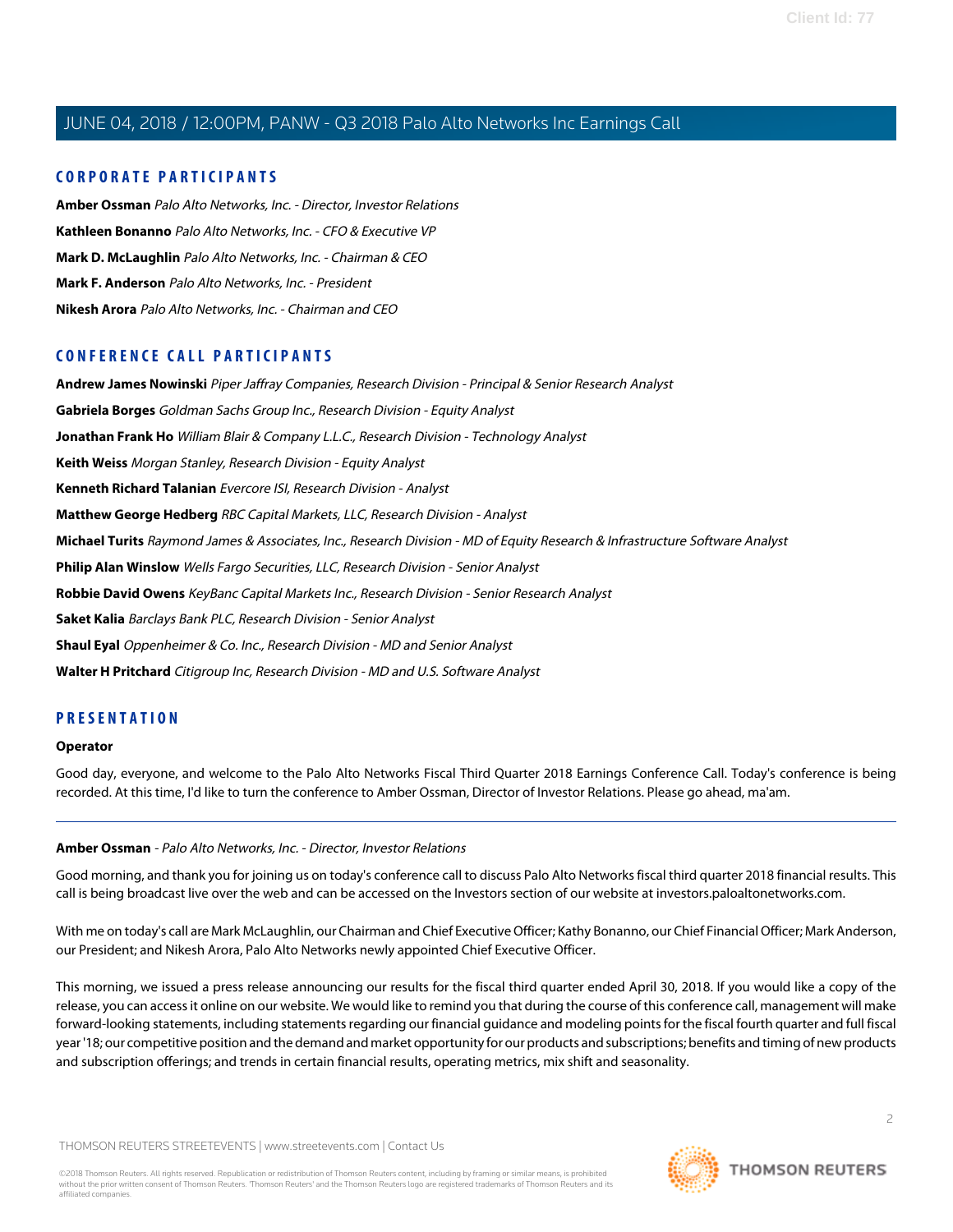These forward-looking statements involve a number of risks and uncertainties, some of which are beyond our control, which could cause actual results to differ materially from those anticipated by these statements. These forward-looking statements apply as of today, and you should not rely on them as representing our views in the future, and we undertake no obligation to update these statements after this call. For a more detailed description of factors that could cause actual results to differ, please refer to our quarterly report on Form 10-Q filed with the SEC on February 27, 2018, and our earnings release posted a few minutes ago on our website and filed with the SEC on Form 8-K.

Also, please note that certain financial measures we use on this call are expressed on a non-GAAP basis and have been adjusted to exclude certain charges. For historical periods, we've provided reconciliations of these non-GAAP financial measures to GAAP financial measures in the supplemental financial information that can be found in the Investors section of our website located at investors.paloaltonetworks.com.

We would also like to inform you that we will be participating in the Bank of America 2018 Global Technology Conference on Wednesday, June 6, in San Francisco; and the 2018 William Blair Growth Stock Conference on Wednesday, June 13, in Chicago. And finally, once we have completed our formal remarks, we will be posting them to our Investor Relations website under Quarterly Results.

<span id="page-2-0"></span>And with that, I will turn the call over to Mark.

# **Mark D. McLaughlin** - Palo Alto Networks, Inc. - Chairman & CEO

Thank you, Amber, and thank you, everyone, for joining us this morning for our fiscal third quarter 2018 results. Before getting to the results for the quarter, I'd like to start by welcoming Nikesh, who will succeed me as Chairman and CEO of the company this week. I've been working with the Board of Directors over the past several quarters on a succession plan after having had the incredible privilege of leading the team here for nearly 7 years. I'm immensely proud of all the team has accomplished in that time, and the company is on very strong footing and well positioned for the future. In Nikesh, we found a leader who's ideally suited to take the company on the next leg of its journey of rapid market share gains with our security operating platform. His experience at Google as the Chief Business Officer as well as his experience as the President of SoftBank brings demonstrated abilities to scale at rapid rates and run very large and fast-growing global organizations. I'll be working with Nikesh over the coming months to assist in the transition, and I'll remain with the company as Vice Chairman of the Board of Directors supporting Nikesh and the team with our mission of protecting our way of life in the digital age.

<span id="page-2-1"></span>Welcome to the team, Nikesh, and congratulations.

# **Nikesh Arora** - Palo Alto Networks, Inc. - Chairman and CEO

Thanks, Mark. This is Day minus 2 for me on the job, so all I can talk about are my impressions. I've had the pleasure and privilege of getting to know the Palo Alto team, the board and the company over the last few months. The more time I spend, the more excited I get about the space, about the company and the people. It is clear to me that we're still in the very early stages of the cloud revolution for enterprises. I was fortunate enough to see it early at Google and participate in the growth and scaling there. I think we have a very, very similar opportunity here. I think cybersecurity is one of the most exciting spaces out there.

For me, even more exciting is to be able to see firsthand what Nir, you and the team here have built. This company, for me, is truly unique. Your growth is testament of the quality of the offering, your customer centricity as well as the execution capability that you have built over the last 7 years.

For me, great companies are built by collecting great people, motivating them towards a common mission with the right set of values, and it's evident to me that the members of the Palo Alto Networks team are those people. I couldn't be more excited and honored to become part of the Palo Alto Networks team and work with the leadership to continue to build on the good work that you have done and cement the company's position as a leader in the security space.

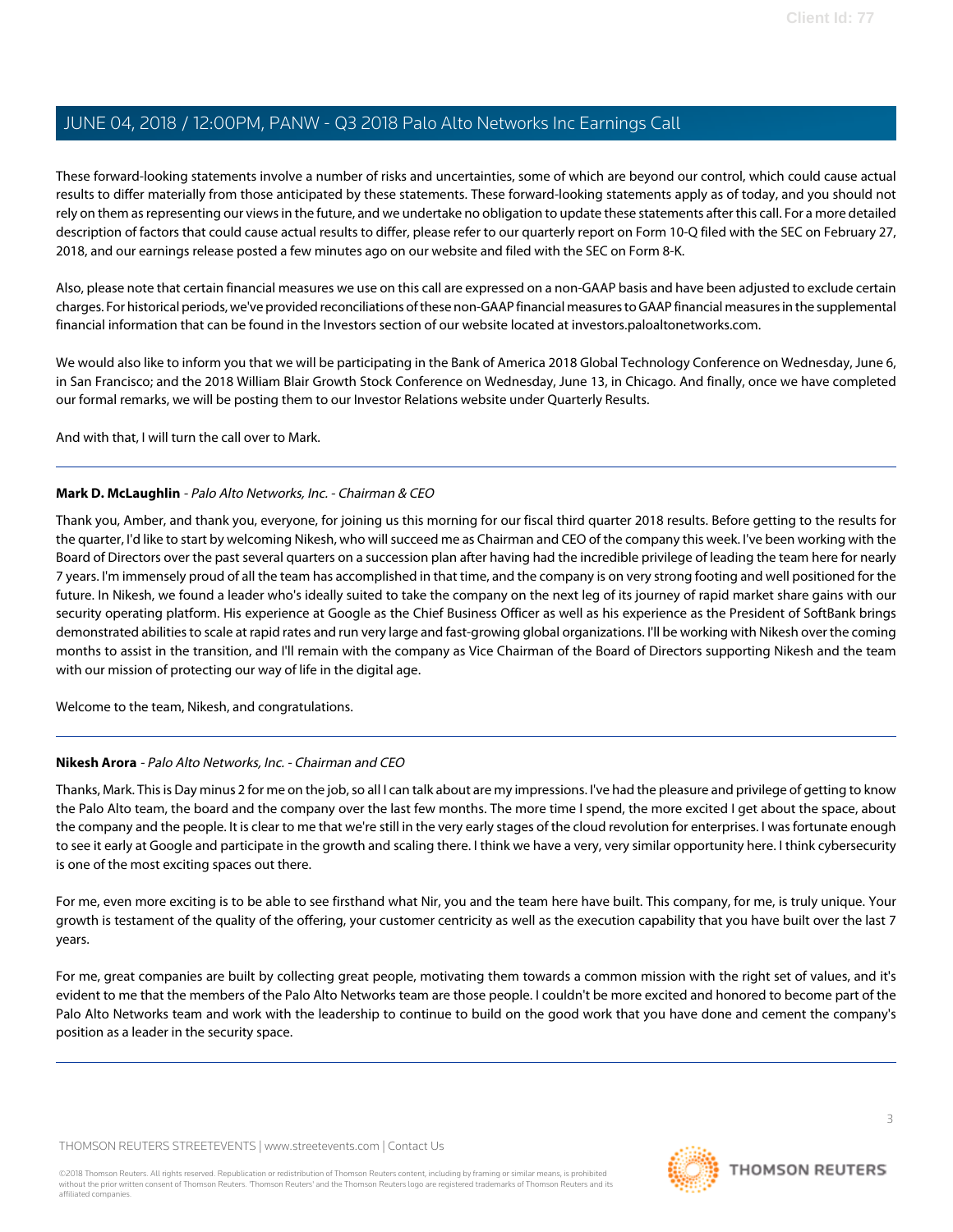# **Mark D. McLaughlin** - Palo Alto Networks, Inc. - Chairman & CEO

Thanks again, Nikesh. Welcome again. With that, let's turn to the quarter. I'm very pleased with the strong results we delivered on our third quarter. On a year-over-year basis, Q3 revenue grew 31% to \$567.1 million. Billings were up 33% to \$721 million. Non-GAAP operating margin was 20.3% and we delivered non-GAAP earnings per share of \$0.99.

We are seeing strong global demand for our security operating platform due to the ever-accelerating and rapidly evolving threat landscape and the resulting significant consequences to businesses that lose the trust of their customers. As our results show, our competitive advantage is increasingly evident. The ecosystem leverage of our platform is growing rapidly, and we continue to capture market share at high rates and at very large scale.

We had another strong quarter of new customer additions and are pleased to now serve approximately 51,000 customers around the world. In addition to robust new customer acquisition, we also continue to rapidly increase our wallet share in existing customers. Our top 25 customers, all of which made a purchase this quarter, spent a minimum of \$28.7 million in lifetime value in Q3, a 43% increase over the \$20.1 million in Q3 of fiscal '17.

Some examples of customer wins and competitive displacements in the quarter include beating Cisco to become the security standard in both a global leader in the hospitality and entertainment industry as well as a leading cloud-based provider of benefits and HR solutions; a Check Point replacement in the data center at one of EMEA's largest defense system manufacturers and a competitive win against both Check Point and Cisco to become the public cloud security standard for one of the largest U.S. health care providers; also competitive wins against Symantec to become the endpoint security vendor on tens of thousands of workstations to secure a U.S. statewide education system as well as Zscaler with our new GlobalProtect cloud service to secure more than 1,500 stores of a large U.S.-based retailer.

Customer and prospect interest and engagement in our security operating platform is very high. We were pleased to host a record crowd of over 4,000 customers and partners recently at our annual Ignite User Conference in Anaheim. At Ignite, we showcased the continued strong momentum around our platform capabilities, including the third evolution, which is the Application Framework. The Application Framework fundamentally changes the entire consumption model in security, and we were delighted to have over 30 companies, such as Microsoft, ServiceNow and Proofpoint as well as leading, highly innovative startups like Phantom, which Splunk just acquired, preview their applications. The Application Framework marries security innovation and ease of consumption, which is a compelling value proposition for our customer base and is helping to drive purchases of the foundational elements of our security operating platform in the network, on endpoints and in the cloud.

In the network, the introduction of PAN-OS 8.1, in addition to the new hardware delivered over the past 15 months, including the most recent PA-3200 series, the PA-5280 and the ruggedized PA-220, allows us to reach new customers while driving expansion sales and opening new use cases in existing customers. These appliances offer customers increased SSL decryption capabilities, higher performance and capacity and superior price performance, and they serve as critical sensors for log collection and enforcement points for the Application Framework.

And on endpoints, we were pleased to announce the release of Traps version 5.0 in March, which brings a new level of functionality to our Advanced Endpoint Protection offering. Customers can now utilize our cloud-delivered management service, which allows for easier deployment and day-to-day management.

Also, with the addition of Linux support, Traps now plays a major role in securing cloud applications. We continue to see strong momentum with Traps and are receiving market validation as a leading endpoint security vendor.

In April NSS Labs' independent evaluation of Advanced Endpoint Protection offerings, Traps garnered a recommended rating. Their report evaluated 20 different vendors looking specifically at protection against a variety of malware, exploits, blended threats and evasions. Traps blocked 100% of evasions and exploits with 0 false positives, and the report identified Traps as having the most favorable rating when weighing overall effectiveness and total cost of ownership.

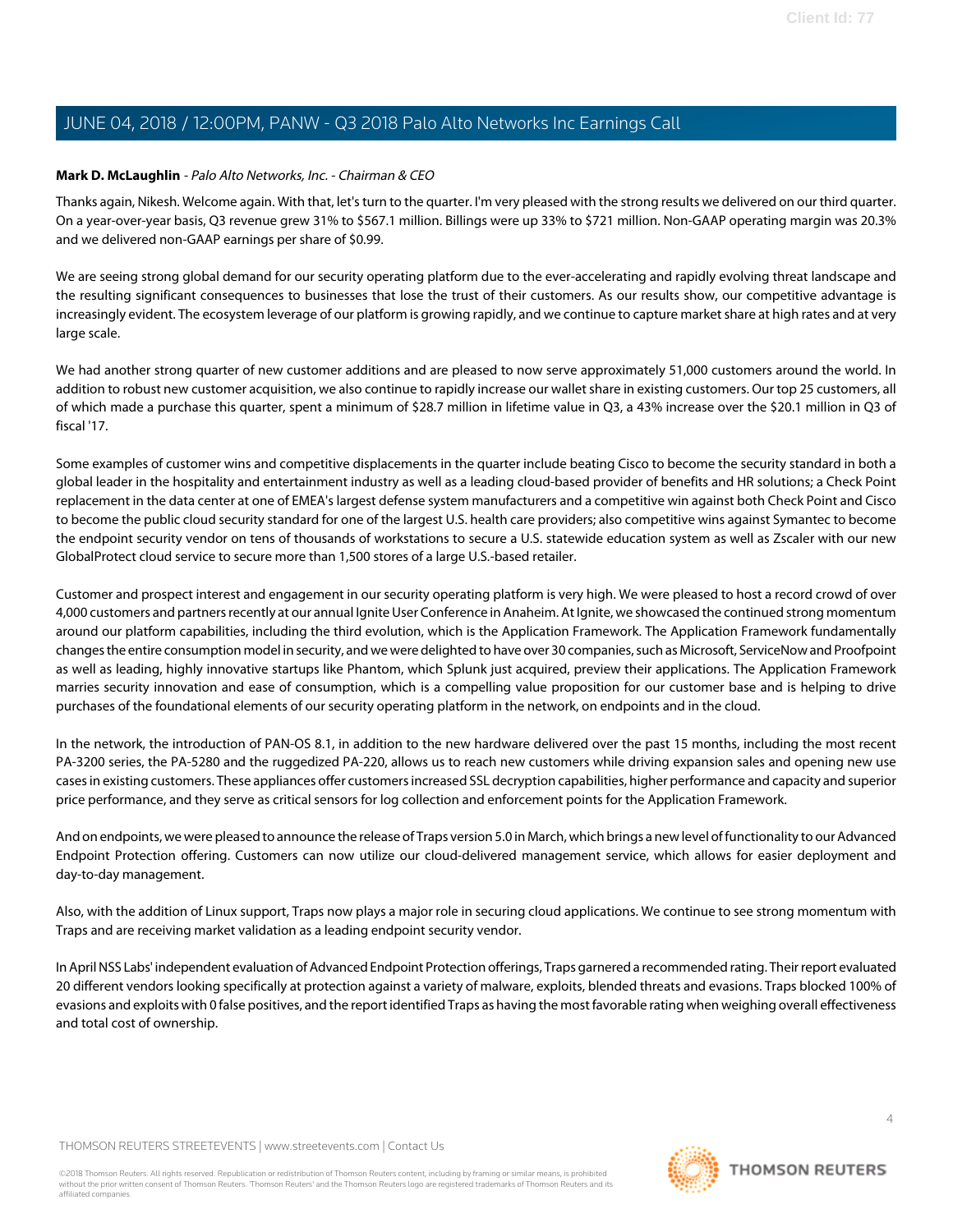We also announced the acquisition of Secdo in April. Secdo brings leading endpoint detection response capabilities to Traps. Secdo's unique thread level approach to data collection and visualization goes beyond traditional EDR methods and will also feed into our Logging Service, giving applications running in the Application Framework greater precision to detect and stop cyberattacks across our entire platform.

For cloud security, we have shown that you must protect all applications and all platforms through the combination of inline, host and API-based security, which we do through our VM-Series, Traps and Aperture offerings. And we're excited in the quarter to acquire Evident.io, a leader in public cloud infrastructure security.

With Evident, we now provide continuous monitoring of public cloud deployments, cloud storage protection and compliance validation and reporting. Customers can now better understand how applications are being deployed and used in our cloud environments, produce detailed compliance reporting and achieve an overall superior security posture for cloud deployments. We will also be able to leverage the data collected from Evident's consistent monitoring to enhance the effectiveness of other applications in the Application Framework. We've seen very good traction already with Evident, both in terms of customer interest and pipeline.

We are helping our customers solve their most pressing security needs and drive digital transformation through security transformation. As we head into the end of our fiscal 2018, we're excited about the significant and growing total addressable market for security, our leading position in the market and the growing competitive advantages we are driving through our security operating platform.

I want to once again thank our team and partners for their ongoing hard work and dedication to our mission of protecting our way of life in the digital age and our customers who place their trust in us every day.

<span id="page-4-0"></span>And with that, I'll turn the call over to Kathy. Kathy?

# **Kathleen Bonanno** - Palo Alto Networks, Inc. - CFO & Executive VP

Thank you, Mark, and welcome, Nikesh.

Before I start, I'd like to note that except for revenue and billing, all financial figures are non-GAAP and growth rates are compared to the prior year periods unless stated otherwise.

In the third quarter, we drove robust top line growth with both new and existing customers adopting offerings across the full breadth of our security operating platform. We once again delivered market-leading revenue growth in combination with year-over-year operating margin expansion and earnings per share growth. I'm pleased with our results. And as we look to the remainder of fiscal '18, we are well positioned to deliver a strong finish to the year.

In Q3 '18, total revenue grew 31% to \$567.1 million. By geography, Q3 revenue grew 29% in the Americas, 35% in EMEA and 37% in APAC. Q3 product revenue of \$215.2 million grew 31% compared to the prior year. Q3 SaaS-based subscription revenue of \$192.5 million increased 38%. Support revenue of \$159.4 million increased 25%. In total, subscription and support revenue of \$351.9 million increased 32% year-over-year and accounted for a 62% share of total revenue.

Turning to billings. Q3 total billings of \$721 million increased 33%. The recently announced acquisitions were not material for revenue and billings in the quarter.

Total deferred revenue at the end of Q3 was \$2.2 billion, an increase of 34%. Gross margin was 76.2%, a decline of 20 basis points compared to last year. Q3 operating expenses were \$316.6 million or 55.9% of revenue, which is a 210 basis point improvement year-over-year driven primarily by ongoing increasing leverage in sales and marketing. Operating margin was 20.3%, an increase of 190 basis points year-over-year and includes approximately \$3 million of operating expense related to M&A.

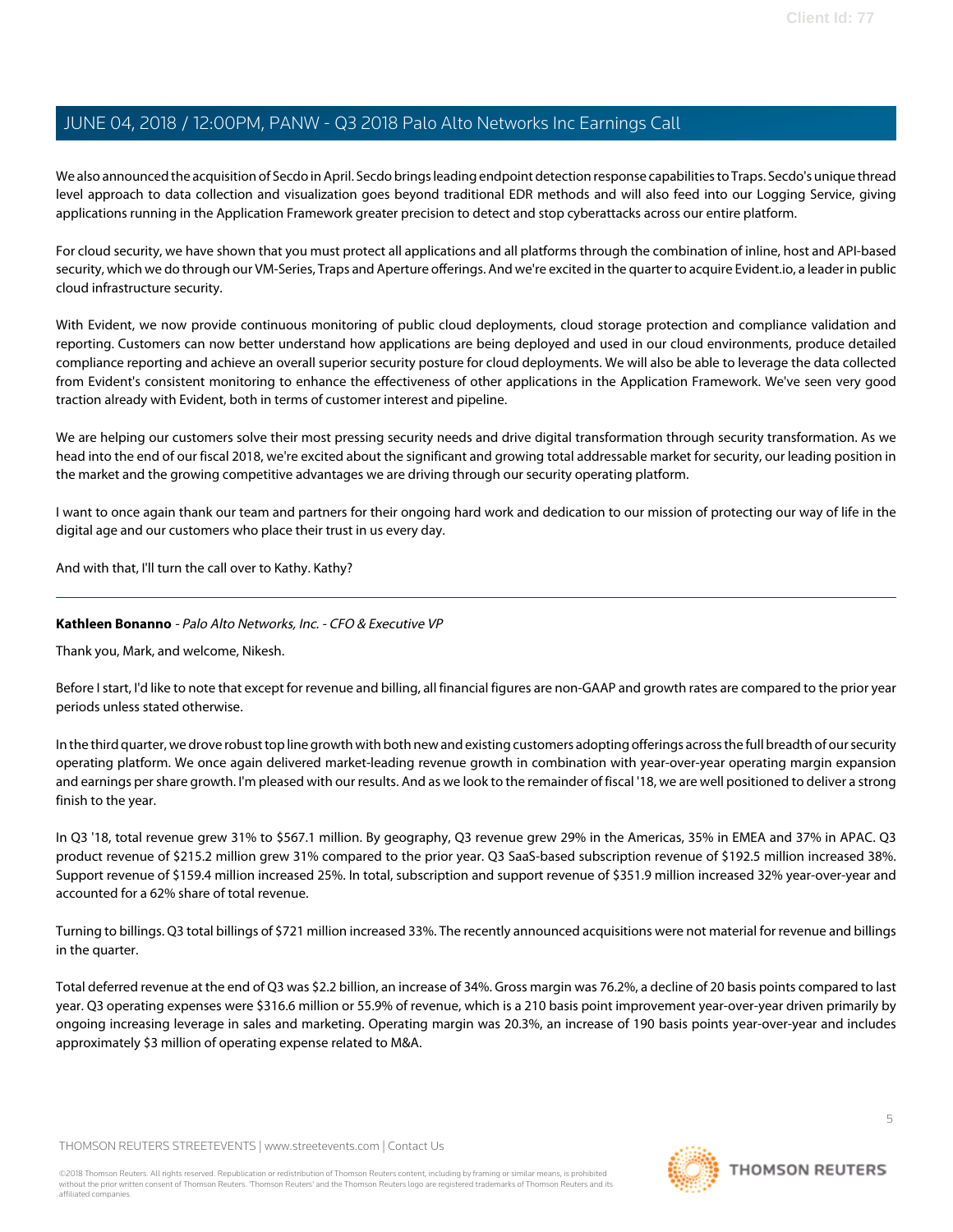We ended the third quarter at 5,121 employees. Non-GAAP net income for the third quarter grew 67% to \$95.1 million or \$0.99 per diluted share. On a GAAP basis for the third quarter, net loss declined 23% to \$46.7 million or \$0.51 per basic and diluted share. This includes a loss of \$23.8 million due to updated sublease estimates associated with the company's former headquarters and \$13.3 million in acquisition-related expenses.

Turning to cash flows and balance sheet items. We finished April with cash and cash equivalents and investments of \$2.2 billion, which takes into account approximately \$375 million of cash consideration for acquisitions during the quarter.

Q3 cash flow from operations of \$241.3 million increased 14%. Free cash flow was \$212.5 million, up 31% at a margin of 37.5%. These numbers include approximately \$10.6 million of operating cash outflow related to M&A for acquisition-related costs and ongoing operating expenses. Capital expenditures in the quarter were \$28.8 million. DSO was 58 days, a decline of 20 days from the prior year period.

Turning now to guidance and modeling points. Please remember, this guidance includes the type of forward-looking information that Amber referred to earlier.

For the fiscal Q4 '18, we expect revenue to be in the range of \$625 million to \$635 million, an increase of 23% to 25% year-over-year; product revenue to be in the range of \$246 million to \$249 million, an increase of 16% to 17% year-over-year; billings to be in the range of \$815 million to \$830 million, an increase of 22% to 24% year-over-year. We plan to invest between \$10 million to \$12 million or \$0.08 to \$0.10 per share related to our recent acquisitions. With this investment, we expect fourth quarter non-GAAP EPS to be in the range of \$1.15 to \$1.17 using approximately 97 million to 99 million shares.

For the full year fiscal 2018, we expect revenue to be in the range of \$2.240 billion to \$2.250 billion, representing growth of 27% to 28% year-over-year; product revenue to be in the range of \$850 million to \$853 million, representing growth of approximately 20% year-over-year; billings to be in the range of \$2.807 billion to \$2.822 billion, representing growth between 22% and 23% year-over-year; non-GAAP EPS to be in the range of \$3.86 to \$3.89 using 95 million to 96 million shares, which includes our acquisition-related investments in the fourth quarter. And we continue to expect capital expenditures to be approximately \$100 million.

Before I conclude, I'd like to provide some additional modeling points. Our non-GAAP EPS guidance includes the impact of our recent acquisitions and assumes that we will be at the lower end of our gross margin range. Our Q4 non-GAAP effective tax rate will be 22%, and our full year non-GAAP effective tax rate is expected to be approximately 24%. And we expect fiscal year free cash flow margins to be in the range of 39% to 40%, which includes approximately \$30 million of cash expenditures associated with acquisitions. Excluding the acquisitions, we expect full year fiscal 2018 free cash flow margin of between 40% to 41%.

With that, I'd like to open the call for questions. Operator, please poll for questions.

# **QUESTIONS AND ANSWERS**

# <span id="page-5-0"></span>**Operator**

(Operator Instructions) Our first question will come from Keith Weiss with Morgan Stanley.

# **Keith Weiss** - Morgan Stanley, Research Division - Equity Analyst

Mark, it's been a pleasure working with you and sorry to see you go. But it does seem like you guys got a really solid replacement in Nikesh, and welcome onboard. I guess, a high-level question on the performance in the quarter. 31% product growth is something we haven't seen from Palo Alto in a while. But even more so, it's something we're not really seeing across the board in terms of your peers who seem to be struggling to sort of sustain any really type of growth in their core markets. Can you talk to us a little bit about sort of what's kind of creating that separation between you and your peers and how durable you think that is on a going-forward basis and to what degree the messaging around security operating platform is playing into that separation?

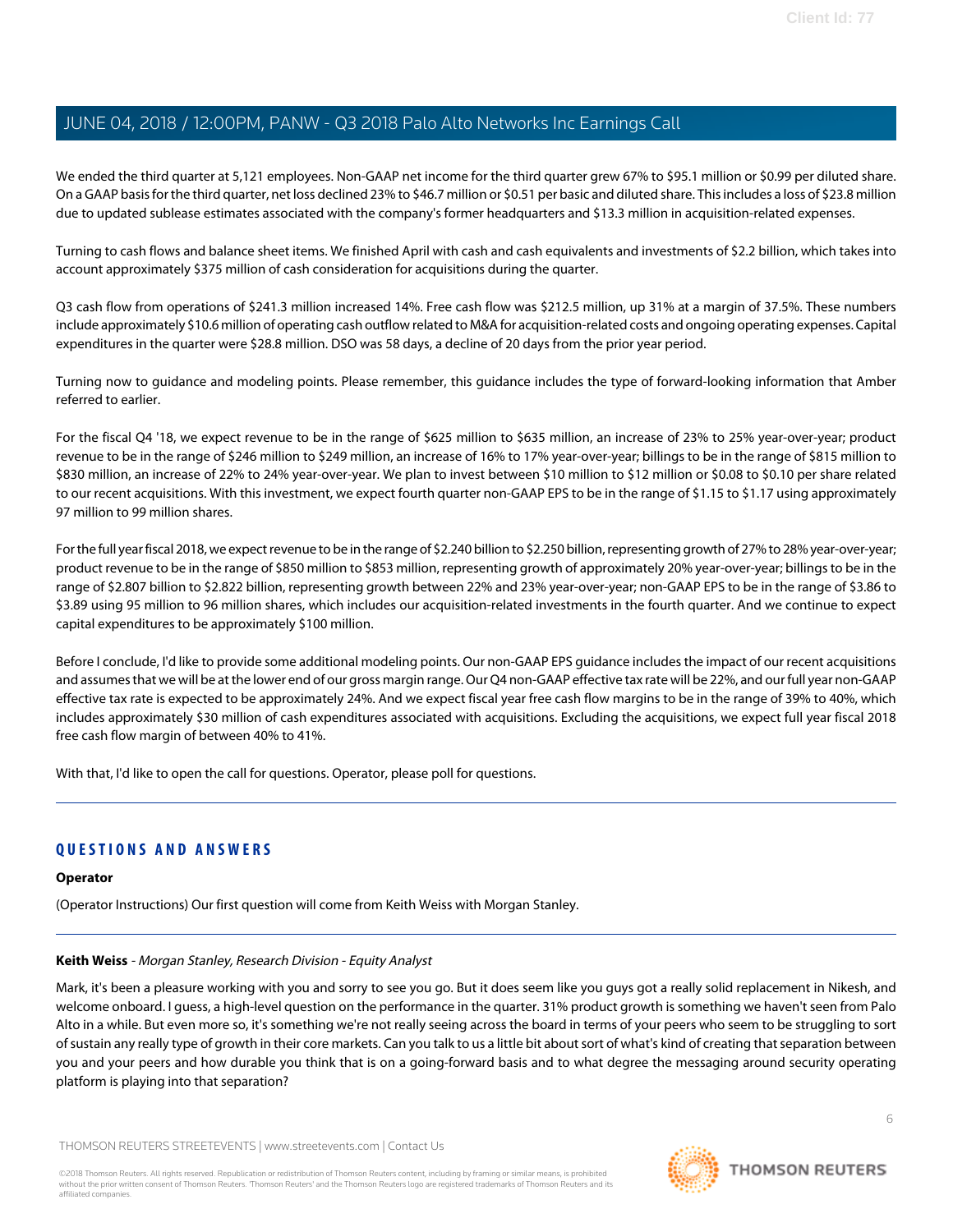# **Mark D. McLaughlin** - Palo Alto Networks, Inc. - Chairman & CEO

Sure. Thanks, Keith, and thanks for the kind words. I appreciate that. The -- well, as you can see, the product growth is very strong. Platform growth is very strong. And I think it's really important for us to understand inside the company, outside the company as well, the whole concept of security operating platform is resonating very well. As we've talked about before with the 3 evolutions, with the Application Framework being the third one right now, the customers that we speak with, the prospects we speak with almost unanimously across the board really resonate with that. It's an answer to a significant, significant problem about how do you get more automation and how do you get less complexity in their environments. They like it a lot. Now they realize as well that in order to do that or achieve the most value from that, it will become increasingly important that they, in essence, standardize on Palo Alto Networks in all the positions for data centers and enforcement points, which is in the network, on the endpoint and in the cloud. And of course, we need to every single day of the week be the very best at all those positions as well on a -- I'll call them a stand-alone basis, which we're very confident. And you can see that from the release of the hardware, the operating system releases, the new version of Traps, the Evident acquisition, things we're doing at every one of the positions to make sure we win head to head across. But I would say that it seems that to me, and I think the team here who spends a lot of time with customers, the concept of the Application Framework, the third evolution and getting consistency across the entire platform is working very well and driving purchases of all the underlying aspects.

# **Keith Weiss** - Morgan Stanley, Research Division - Equity Analyst

Got it. And if I could sneak in one follow-up. Nikesh, although definitely has a great record as a leader, not a traditional security pick. Maybe Mark, as your new position as Vice Chairman of the Board, if you could give us some visibility into how the -- how the board got comfort in sort of having a nontraditional security leader be leading up what is still a very much a security-focused company.

# **Mark D. McLaughlin** - Palo Alto Networks, Inc. - Chairman & CEO

Sure. And security will continue to be our focus, so let me be clear about that, and thanks for the question. The -- yes, as I was talking with the board over the last several quarters about succession planning -- it's been amazing to run the company for the past 7 years or so. I said we would want to make a change at the right time. There's no hurry for this. I was basically saying if we find the right person at the right time, we would do it. That had us thinking, of course, about what does the future look like. When we look at the company, we have 5,000-plus security professionals in the company. They're best in the world, starting with Nir and Lee and other folks in the team. We have some of the best operating executives in René and Mark Anderson and folks who are very committed to the company, which is fantastic. So security is something we know genetically and from a DNA perspective. So we start to think about where the company's going to look like in 5 years from today. I would garner to say that it's more of the security operating platform I just laid out. It's got a lot to do with massive datasets with analytics, with the infrastructure required to support those, the cloud, SaaS. It's very clear that security is heading in that direction and that we're forcing it in that direction as a company. So that really informed our pick for the succession planning, which should be a great, accomplished business leader, somebody who's a culturally great fit and somebody who also has experience ideally with large-scale platforms that have those kind of characteristics. There's not a lot of those platforms in the world. There's not a lot of people who have that kind of experience. We're fortunate to find Nikesh and spend the last few months with him to make sure that we had alignment across all those variables I just laid out. So that was really the thought process, Keith.

# <span id="page-6-0"></span>**Operator**

Our next question will come from Phil Winslow with Wells Fargo.

# **Philip Alan Winslow** - Wells Fargo Securities, LLC, Research Division - Senior Analyst

Mark, my congrats again for your move-up to Vice Chairman. I have known you since back at VeriSign. You not only been a super impressive executive, but a real gentleman. So it's been fun, and congrats on your new role.

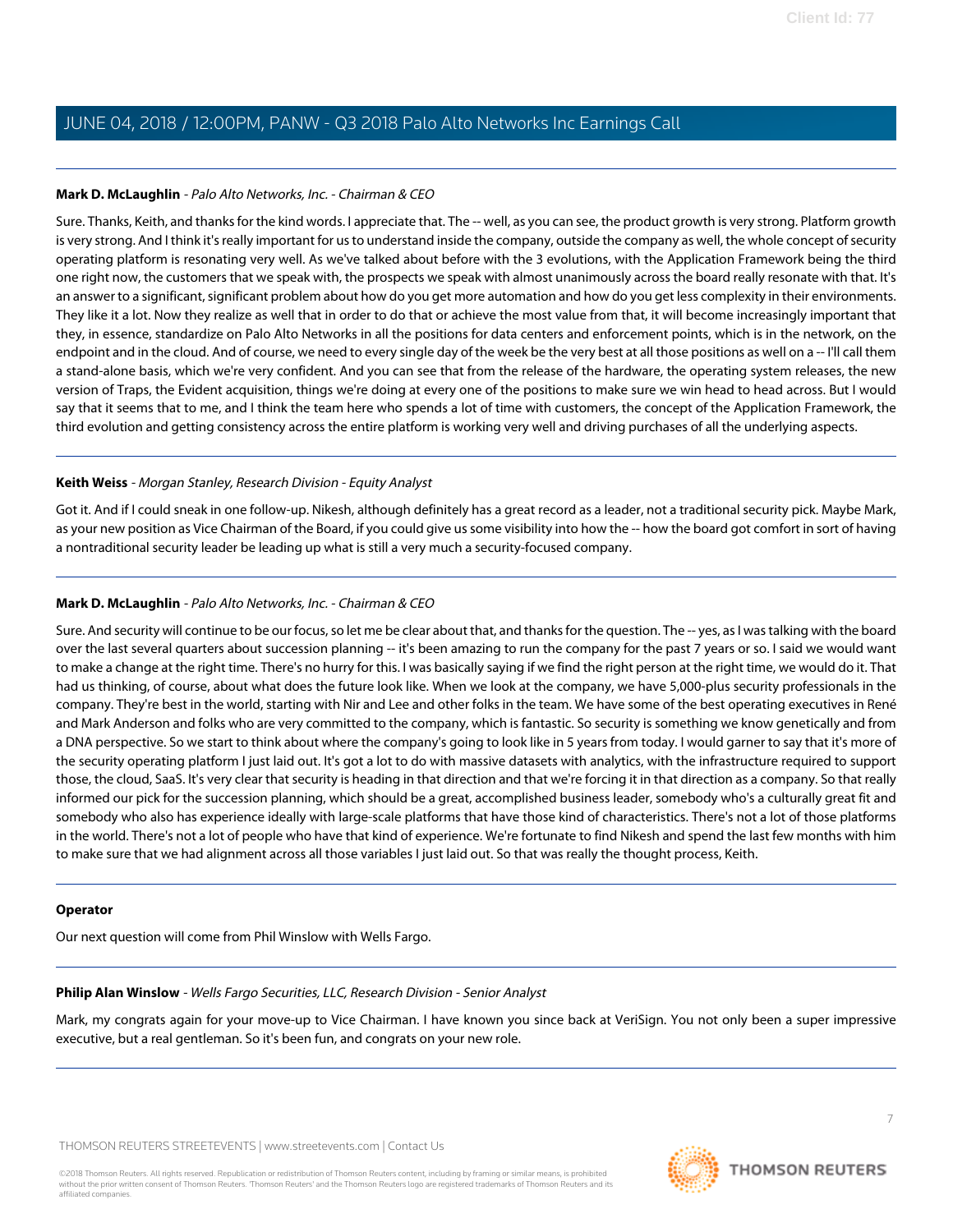# **Mark D. McLaughlin** - Palo Alto Networks, Inc. - Chairman & CEO

Thank you, Phil. I'll try to continue to be a gentleman. Yes.

# **Philip Alan Winslow** - Wells Fargo Securities, LLC, Research Division - Senior Analyst

Pulled it off well. All right. Yes, just a question on the quarter. Obviously, you noted several competitive displacements and wins sort of across the portfolio. When you think about just the competitive environment out there, particularly from a pricing perspective, there's been a lot of conversation about that, just sort of what have you seen out there? Any changes that you'd highlight sort of across the platform?

# **Mark D. McLaughlin** - Palo Alto Networks, Inc. - Chairman & CEO

Yes, sure. Let me take that first, and I think Mark probably have some good commentary as well. He spends a massive amount of time in the field with the customers. What we're seeing from a pricing perspective is no change in the sense of it's a very competitive market. The competition has always been competitive in pricing. I think they increasingly go to the price card out of desperation in a lot of cases. And what we've seen in our business is being able to sell value first, the security operating platform as being very unique. Nobody can match that. And the third, in doing that and perhaps interestingly, as we have done a very nice job discipline-wise by having discounting improve -- quarter-over-quarter improved again sequentially and year-over-year. So in the face of all that strong competitive pricing pressure, we continue to [sell] the value of the platform. Mark?

# <span id="page-7-0"></span>**Mark F. Anderson** - Palo Alto Networks, Inc. - President

Phil, it's Mark Anderson here. So with the last 18 months of product announcements, the hundreds of features that we brought into the platforms that we've -- the hardware platforms that we've replaced, I think price performance-wise, we've got very compelling offers there. But I think most importantly, when customers get a sense for where we're taking security with the third evolution, the Application Framework, I think the kind of future proof nature of us being able to help them distill security innovation into consumable form factors on the Palo Alto Networks kit, I think, is a very compelling proposition. And I think that's something that every customer I talk to takes into consideration when they're making a decision for paying 2 or 3x for Palo Alto Networks what our desperate competitors are charging for their stuff.

# **Philip Alan Winslow** - Wells Fargo Securities, LLC, Research Division - Senior Analyst

Got it. And just actually a follow-up on the App Framework for my next question here. Wondering if you could give us sort of, I guess, a grade of sort of where you stand so far in the development. And what milestone should we, from the outside looking in, point toward for sort of success there?

# **Mark D. McLaughlin** - Palo Alto Networks, Inc. - Chairman & CEO

Yes. It's a great question, Phil. So first, let me start with where it is. The Application Framework is very real today. We announced it about a year ago, and over the course of the last year have made a lot of progress on a number of things. One is making sure that from an App Framework perspective, the third parties can create apps easily into the framework. The second thing was the development release, and so far very successful launch of the Logging Service, which allows all the data to be collected there. We just had Ignite User Conference last week, and we had over 4,000 folks there and there was 30 companies who were previewing their applications, which was fantastic right there in the demo floor. We really, really liked that the customers saw not only their applications, but also workflow between the applications as well. And we highlighted a number of them on stage just to give a sense of that. We also announced that the Application Framework could be production-ready in August. So very soon, we'll be able to actually use that with customers. So lots of good traction. I would say and people have asked me this before, how do you think about it in the future, let's say, the definitions of success in the Application Framework, which you're driving towards, would be a lot of applications in that framework. And I think somebody said onetime that a real platform is successful when there's more value driven across the top of the platform than the platform itself. So we would expect that over time, customers will get a lot of value from the applications running on top of the framework.

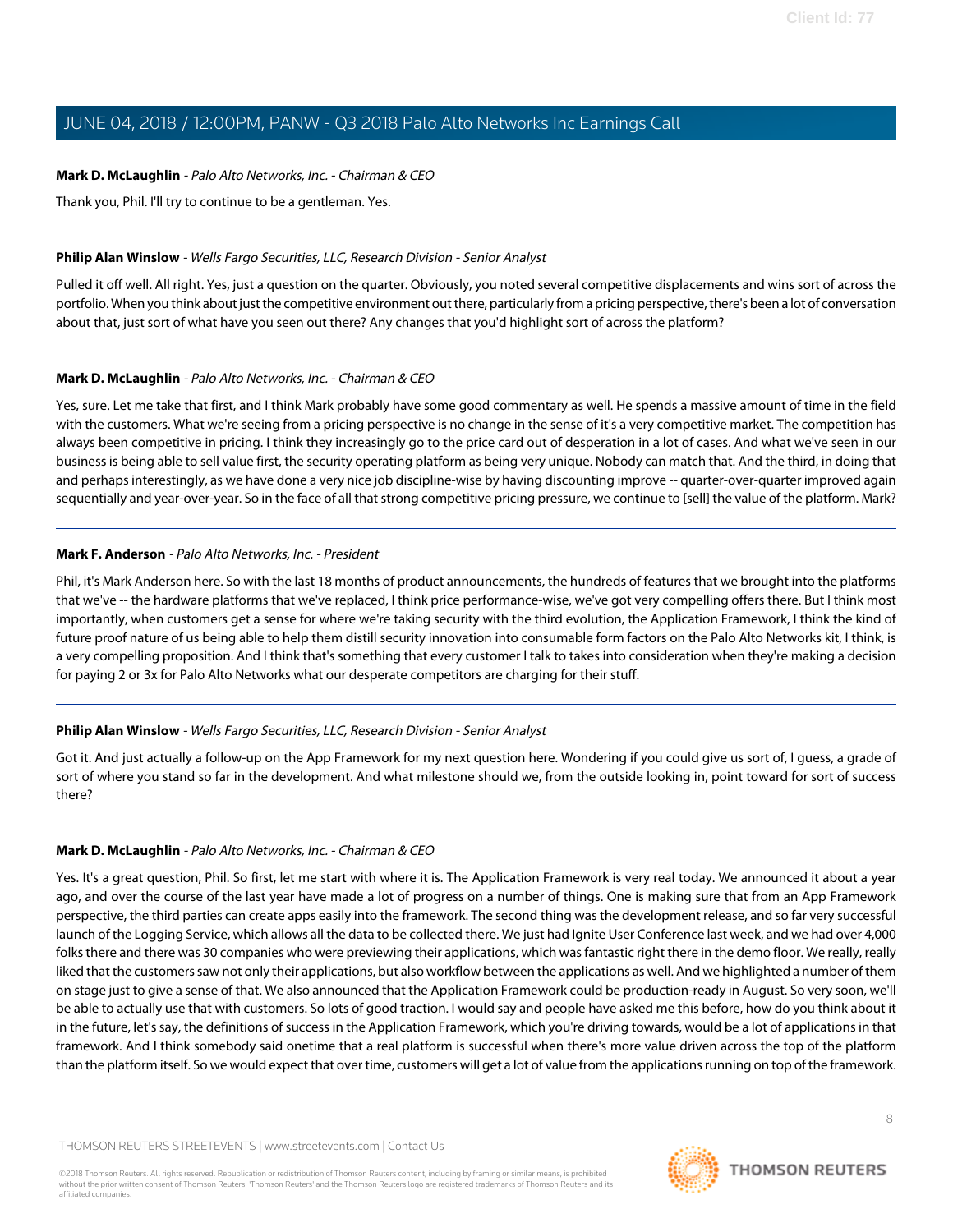# **Operator**

We'll go next to Matt Hedberg with RBC Capital Markets.

# <span id="page-8-0"></span>**Matthew George Hedberg** - RBC Capital Markets, LLC, Research Division - Analyst

I'll offer my congrats to you, Mark, as well. It's certainly been great working with you over the years. And Nikesh, congratulations on the role, excited to see what you bring to the company. Maybe I'll start with Nikesh. Obviously, you mentioned that it's Day minus 2. But your ability to scale businesses at Google was certainly impressive. You mentioned there are some similarities. I'm curious when you did your due diligence, what are some of those similarities you came away with? And any insights in how you think Palo Alto is well positioned to thrive in a public cloud environment?

# **Nikesh Arora** - Palo Alto Networks, Inc. - Chairman and CEO

Thank you, Matt, for asking the question and thank you for your congratulations. As I said, it's Day minus 2, so anything I say is subject to change. So I think the early impressions are, I think there's no question in anybody's mind that we're still early in the cloud revolution, and in the next few decades, we will see almost every company out there having to make that transition. And I think Palo Alto Networks' mission on sort of preserving our digital life and keeping it safe is going to -- in line with that cloud transition. As we go to that transition, huge amounts of datasets are going to be created, people are going to have to keep track a lot of data, we have to apply a lot of AI, machine learning. And just this notion that Mark talked about of sort of migrating or transitioning to an Application Framework where we can bring a best-of-breed and help people to sort of participate with Palo Alto Networks being sort of the one who brings this solution to the end customer is extremely empowering and extremely powerful. I think that's sort of my early impression that being able to take the company along that path with the team that is working on those product areas is going to be fundamentally exciting.

# **Matthew George Hedberg** - RBC Capital Markets, LLC, Research Division - Analyst

That's great. And then maybe as a follow-up. We continue to hear good things about GlobalProtect. And Mark, you called it out in your prepared remarks, a nice win there. Could you talk a little bit more about the competitive landscape there? Are there some even -- some legacy competitors that you're seeing there? And I guess, just a better sense on pricing for GlobalProtect would be helpful.

# **Mark D. McLaughlin** - Palo Alto Networks, Inc. - Chairman & CEO

Yes, sure. And Matt, we do -- as you know, we have GlobalProtect -- I mean, GlobalProtect cloud service as well, and it's all part of the platform, of course. And over time, what you've seen us do is ensure that customers can use our security operating platform with the appropriate form factor for the appropriate use case, right? So we have hardware in some cases, big hardware, small hardware. We have agents on the endpoint. We have virtual machines in the cloud, API hooks for SaaS applications. And with GlobalProtect cloud service, you have the ability for what we would traditionally call network security to just point it at the cloud and have the full-on next-gen firewall capabilities as well. That's important for branch offices, mobile users and places where you want to reduce your MPLS costs, and customers are reacting very well at that. From a pricing perspective, we're competitive price-wise. As we are with everything in our platform, we can be because we think it's best on a head-to-head basis. And also the value of it being consistent across the platform helps as well, and we've seen really good early success with GlobalProtect cloud service.

# **Operator**

Our next question will come from Andrew Nowinski with Piper Jaffray.

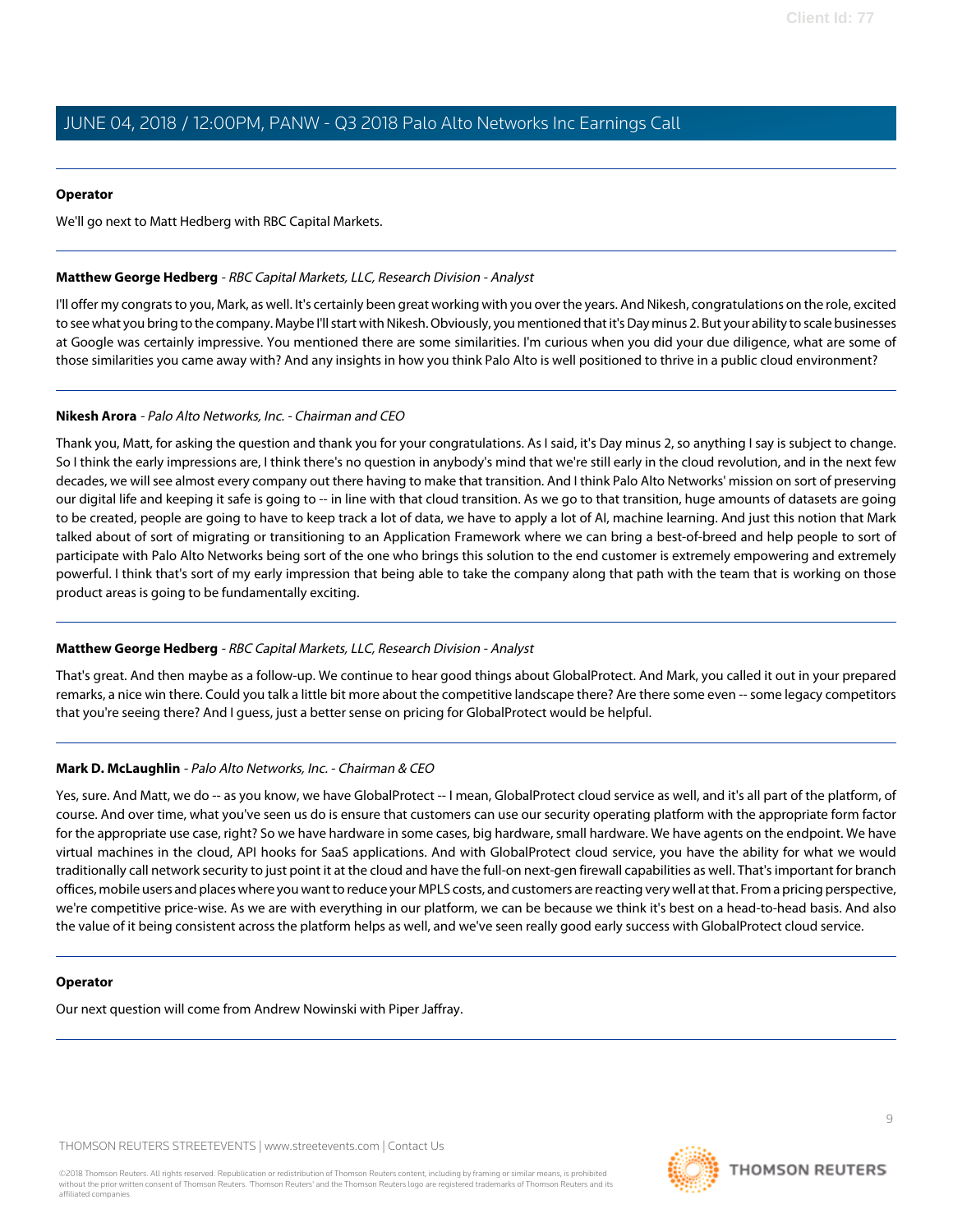# <span id="page-9-0"></span>**Andrew James Nowinski** - Piper Jaffray Companies, Research Division - Principal & Senior Research Analyst

Congratulation, Nikesh, on your appointment. And Mark, it's been a real pleasure working with you over the years. Just a question on -- maybe on virtual firewalls. There's always been a view in the market that the move to the cloud is somewhat bad for security. Can you just give us any color on the demand trends you're seeing on the Virtual firewall side and how they're maybe driving some larger deals?

# **Mark D. McLaughlin** - Palo Alto Networks, Inc. - Chairman & CEO

Yes, sure. It's a really good question. And as Nikesh mentioned a little earlier, the move to the cloud is inevitable. When you look at the amount of IT spend and how much of it is in the cloud today, it's actually pretty small. So I think we're in the early innings of this. And we've seen in our business, again back to the right form factor for the right use case, that the VM-Series is going very well at the inline portion for protection and protecting offerings in the cloud. And that's going very well. That's been, we think, additive to the business so far. We'd expect that to be the case into the future because we see existing customers not only buying VM-Series, but most everything else in the platform along the way, which is fantastic. And we would expect that, that part of our business is going to continue to grow as people continue to -- as well.

# **Andrew James Nowinski** - Piper Jaffray Companies, Research Division - Principal & Senior Research Analyst

Okay, got it. And then I know it's -- the platform and automation, as you said, were driving a lot of the product revenue growth this quarter. But could you maybe give us just an update on where you think we're at with regard to a refresh cycle given the new 3200 Series out in February and you had the 5200 last year? A lot of new appliances in the market, just wondering how much of that's contributing just specifically from the refresh cycle.

# **Mark D. McLaughlin** - Palo Alto Networks, Inc. - Chairman & CEO

Yes. Great question. As you can see from the about 51,000 customers we're serving today, the size of the customer base continues to grow very nicely over time quarter-over-quarter, so the cohorts keep growing over time. As we've said in the past, as these cohorts get bigger and as in the latter years the refresh cycle becomes an increasingly large contributor to the business, we'd expect that would continue into the future. And by giving customers new capability sets not only in the hardware, but also the operating system, and reasons to refresh if they're already a customer or come to us if they're not are very important. The drivers in the hardware side of our business, I think, really fall into 3 categories. The first and I think the most prevalent today is the expansion opportunity with so many customers who are -- where you can see the lifetime value creation goes up very significantly, we think that's the biggest driver. We also have net new customer acquisitions. It's very high. As you can see again from the quarter, that certainly helps. And then the third is refresh, which is performing very well for us. We think that's going to continue to be the case and will continue to grow as a contributor over time.

# <span id="page-9-1"></span>**Operator**

We'll go next to Jonathan Ho with William Blair.

# **Jonathan Frank Ho** - William Blair & Company L.L.C., Research Division - Technology Analyst

Let me echo my congratulations as well. I just wanted to start out with the Application Framework and maybe some of the commonalities that you're seeing with some of the new customers that have signed up and maybe how you think about that from a revenue opportunity as well.

# **Mark D. McLaughlin** - Palo Alto Networks, Inc. - Chairman & CEO

Yes. Jonathan, great question. I described this since we started with the Application Framework as what we inevitably would see as a push-pull on the right. And the push aspect of it is going to be, over time, how much value these applications deliver on the top of the Application Framework.

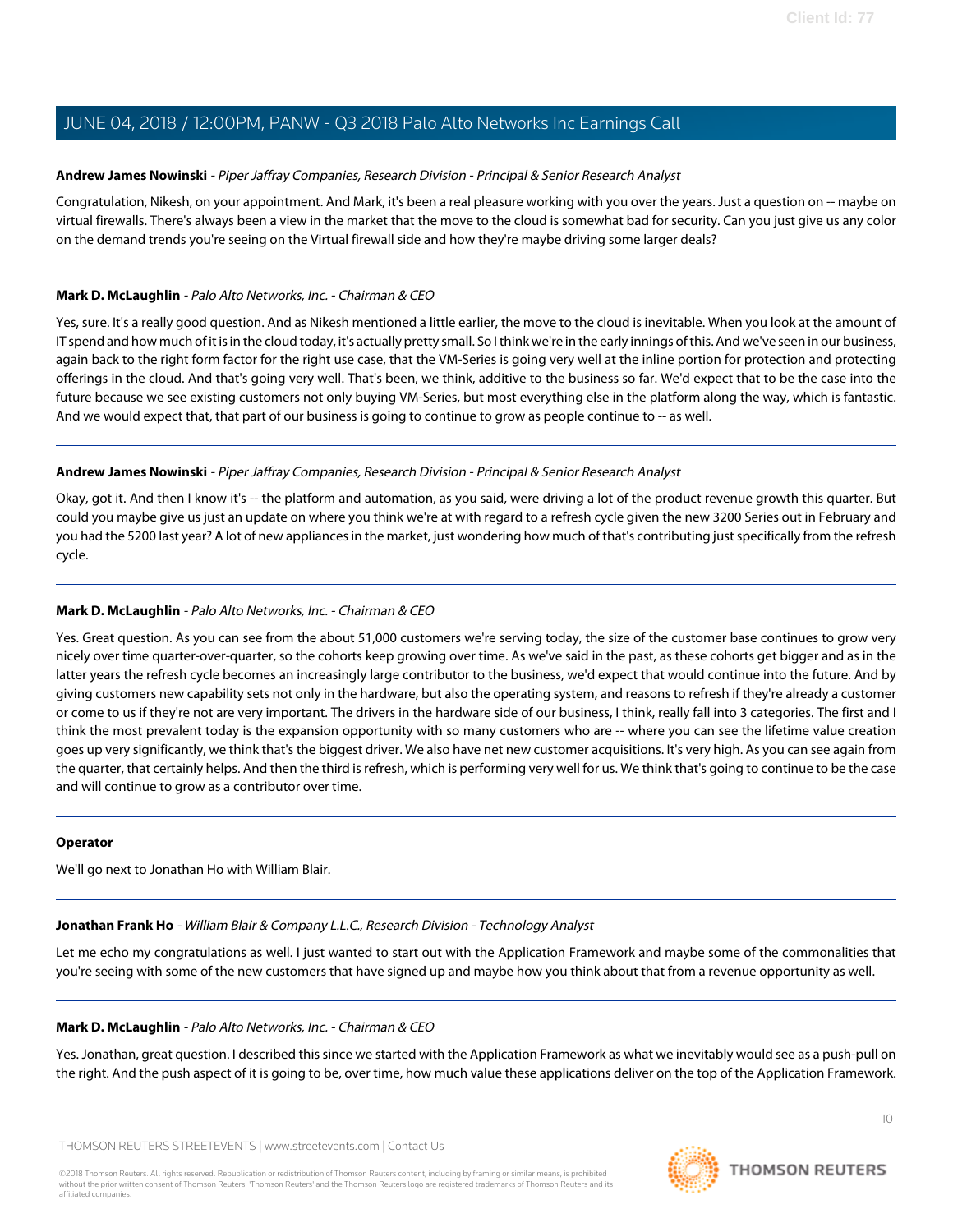And perhaps someday, we would monetize this. We don't have a plan to do that right now. We think our main focus there should be just growing a very healthy ecosystem of developers, and then we'll see how that transpires over time. The flip of it with the pull, I think, is very evident already for us, which is customers really resonate with the ability to reduce the complexity of their footprint in their -- in all of the network, including cloud and also the simplicity of working with less vendors through a platform, right? And that is driving purchases of all the foundational aspects, which we view as not only fantastic security capabilities themselves, but also data collectors and enforcement positions. So that's in the network, that's on the cloud, it's on the endpoint, and all those are growing very nicely for us.

# **Jonathan Frank Ho** - William Blair & Company L.L.C., Research Division - Technology Analyst

Got it. And then relative to Traps 5.0 and the Secdo acquisition, can you talk a little bit about what new capabilities you're adding here and maybe what challenges you're addressing with that acquisition?

# **Mark D. McLaughlin** - Palo Alto Networks, Inc. - Chairman & CEO

Sure, yes. I think there's 2 ways to think about that, Jonathan. The first and the most probably evident one is that Secdo brings EDR capabilities to Traps. That's an important capability to customers, definitely, one. So our ability to have that is important. We believe that the way that Secdo does EDR is very unique with some very unique thread-level capabilities and visualizations. You'll see that come back into Traps early in the calendar fiscal '19 -- I'm sorry, early calendar '19, and that's what we're going to do with that capability. In addition to that, and I don't know if you were at Ignite or had somebody there, but we also talked about taking the Secdo EDR capability and applying it across the entire platform, so not just endpoints, but also network and cloud as well. This concept we call XDR, meaning across the entire platform, so that you can get the best EDR capabilities everywhere from a security perspective not just on endpoints. We think that's going to be an unmatched capability simply because of the size of the deployments we have in all the data locations.

# <span id="page-10-0"></span>**Operator**

Gabriela Borges with Goldman Sachs has our next question.

# **Gabriela Borges** - Goldman Sachs Group Inc., Research Division - Equity Analyst

Congratulations to the team. Maybe for Mark Anderson and maybe Kathy as well. The last time we saw 30%-plus-type product growth were back in 2016, and that was subsequently followed by a little bit of a slowdown. So the question is how you're thinking about managing through tougher comps at a high level going into next year. And a follow-up for Kathy. Just on the incremental investments that you discussed in the prepared remarks in the acquisitions, just a little more on what you're investing in.

# **Kathleen Bonanno** - Palo Alto Networks, Inc. - CFO & Executive VP

Thanks for the question. Yes, we're very excited about our product growth this quarter, obviously, very strong number. The platform, as Mark mentioned, is resonating with customers, and the security operating platform is experiencing a lot of interest from customers, both push and the pull side, as Mark mentioned. So we're really happy with the performance of products. We think that we still have a lot of market share opportunity, and we've been growing into that share year after year after year. So we think there's still a lot of opportunity for us to grow, and that growth can be sustainable for years to come. In terms of incremental investments that we're making, we're obviously integrating the newly acquired technology in the case of Secdo into our platform, so that's coming off of the market. And we're working on that integration now. For Evident and Secdo alike, we are working on operationalizing, making sure that we have a great go-to-market plan for both of those product offerings and just overall making sure that we have the right marketing messages, integration and operational plan for those services.

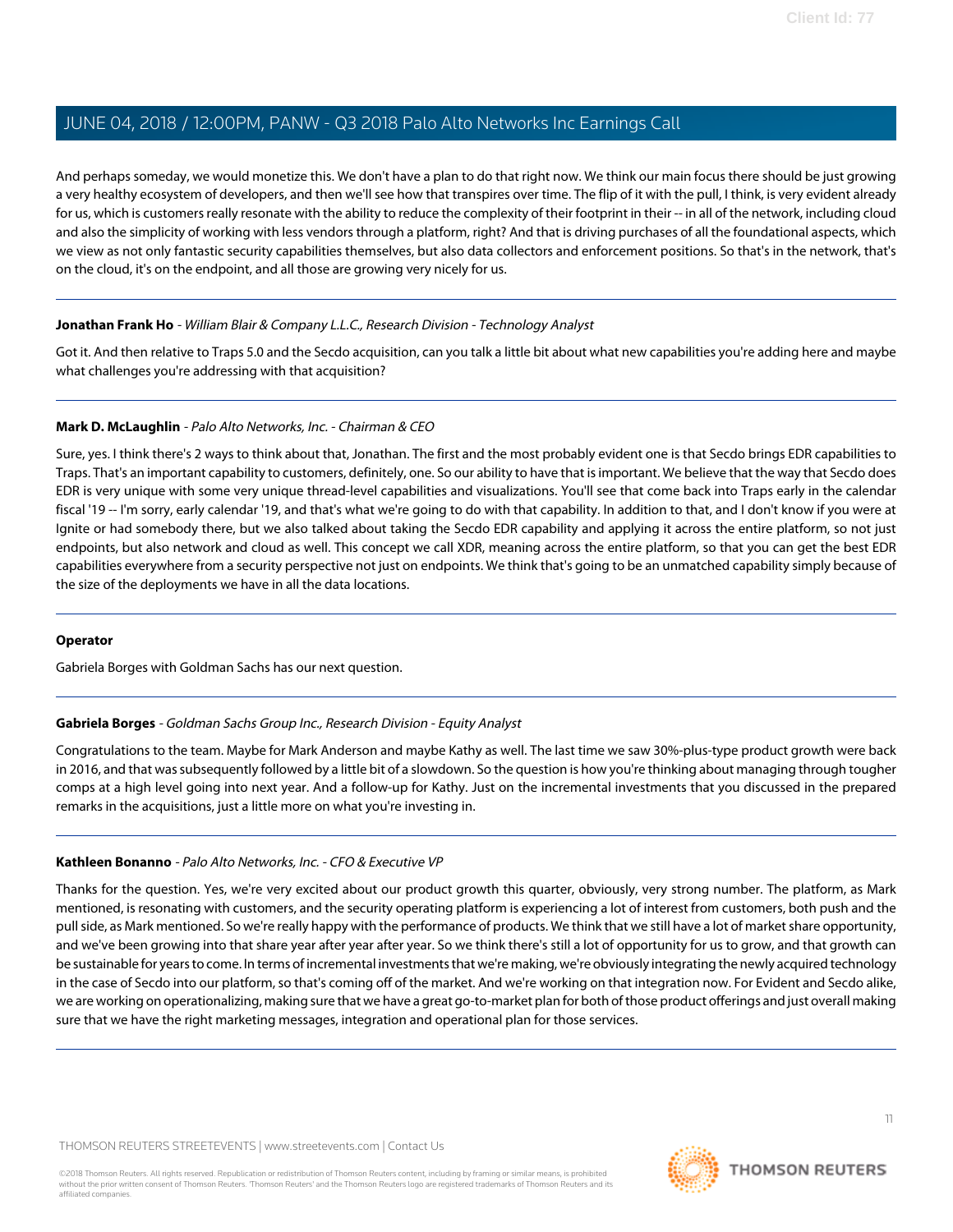# **Mark F. Anderson** - Palo Alto Networks, Inc. - President

Gabriela, it's Mark A. here. So I think a couple of things. Our field sales team is really quite disciplined in going after business, both with expansion opportunities with existing customers as well as propositions for new customers, especially ones that are embarking on their own digital transformation journey. I think we provide a consultative type of approach, but it's really a subject matter expert with regards to security in that journey. And it gives us the opportunity to show them how important being able to future proof their investments with, again, access to the Application Framework, like I mentioned earlier. I think also, just hardware cycles come and go. But I think by and large, customers are telling us that our approach to security to provide consistent security everywhere at the endpoint, in the cloud and on-prem in customers perimeters is really differentiated from what our competitors are doing, either by providing an architecture that is just unrivaled out there.

#### **Operator**

<span id="page-11-0"></span>We'll go next to Saket Kalia with Barclays Capital.

# **Saket Kalia** - Barclays Bank PLC, Research Division - Senior Analyst

Congrats to both of you on your new opportunities. Maybe for you, Mark, I believe several other parts of the Application Framework are going to be generally available here starting in August. Maybe related to Jonathan's questions, can you give us any broad brushes on how the pricing here might work and what you're seeing initially from customers on accepting that different consumption model?

# **Mark D. McLaughlin** - Palo Alto Networks, Inc. - Chairman & CEO

Saket, that's very good question. And yes, probably the best thing to just clarify when we say the Application Framework is production-ready come April, what that means is that third-party applications will be available through the framework. From a pricing perspective, today, the relationship or -- that is between the application provider -- I'm sorry, I said April, I meant August. 10 people give me notes to correct that. In August, I'm sorry. The relationship from a pricing perspective will be through the customer right with the application provider themselves. So that's what it will look like on the beginning, meaning we don't have an intent right now to try to monetize that. From our perspective perhaps over time, like you said, when we're driving a lot of value, we'll be in the position to do that. What we're definitely seeing right now in the business, though, is the pull aspect, which is because of the compelling nature of the idea of being able to actually have a lot of innovation in the market but not have to deploy form factor after form factor to collect data to get one more feature, customers like that a lot. And I think they will standardize on Palo Alto Networks. I think they are standardizing on Palo Alto Networks, and the network increasing, the endpoints and the cloud as well, so that's a driver of our business. I think it's been a driver for the last year. There's lots of other drivers as well, but I think that's a driver that's happening, and I think we're going to see that continue into the future.

# **Saket Kalia** - Barclays Bank PLC, Research Division - Senior Analyst

That's helpful. Maybe for my follow-up for you, Kathy. You talked to the impact of that Evident and Secdo we're having here from the EPS perspective in the fourth quarter. Can you give us any broad brushes on any billings or revenue impact it might have either in the quarter or maybe on an annual basis?

# **Kathleen Bonanno** - Palo Alto Networks, Inc. - CFO & Executive VP

Yes. On the quarter, the billings and revenue impact was immaterial. Going forward, obviously, we're working on our plans and our go-to-market plans, and we're certainly hoping that we have good revenue and billings performance from both of them. We see a lot of opportunity with both of those products given the demand for cloud, security, and as well the EDR capabilities are going to be a great addition to our endpoint service offering.

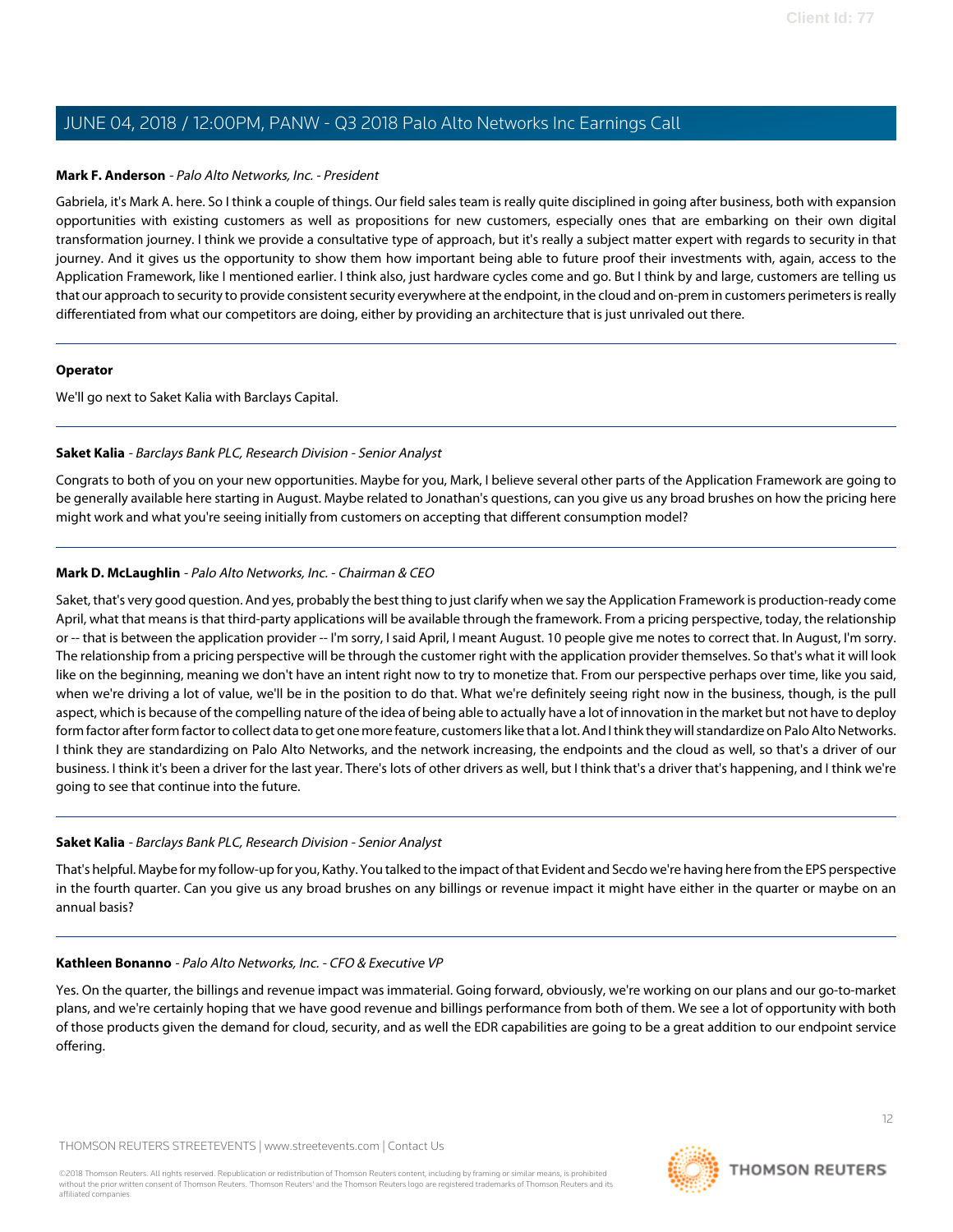# **Operator**

<span id="page-12-0"></span>Our next question comes from Ken Talanian with Evercore ISI.

# **Kenneth Richard Talanian** - Evercore ISI, Research Division - Analyst

Nikesh, I realized it's early, but could you provide some of your initial thoughts on M&A and general thoughts for the potential for consolidation within the security sector?

# **Nikesh Arora** - Palo Alto Networks, Inc. - Chairman and CEO

Thank you, Kenneth for the question. I think it's inappropriate for me to have thoughts on M&A until I fully understand the entire product offering of Palo Alto Networks, which I do to some extent, but I'm going to spend a lot of time in the early part understanding the company, our priorities and make sure that we continue to execute on the rhythm and pace that Mark has set and what you guys have gotten used to because that's got like a stake on the table that I need to make sure I maintain. And then we'll hopefully, over the future quarters, have more substantive conversation with a lot of you about where we see the opportunity and if we need to do anything or not.

# **Kenneth Richard Talanian** - Evercore ISI, Research Division - Analyst

Great. And I guess, as a follow-up, just to circle back around GlobalProtect cloud. Is the primary use case there branch office applications? Or are you seeing broader interest in using the solutions instead of hardware?

# **Mark D. McLaughlin** - Palo Alto Networks, Inc. - Chairman & CEO

Yes. We're seeing a few use cases, primarily, again, early on, one is branch, also second is mobile users as well. So I think both of those are drivers. We expect those to continue to be drivers in the future.

# <span id="page-12-1"></span>**Operator**

We'll go next to Walter Pritchard with Citi.

# **Walter H Pritchard** - Citigroup Inc, Research Division - MD and U.S. Software Analyst

Mark, as well congrats on finding a successor here that looks to fill your shoes at least mostly. On -- a few questions for Kathy. One, just on -- as we think about going into Q1, I know you're not providing guidance for next year. But seasonality has been a bit moving around as the business has evolved. And I'm wondering what you could tell us about how you think about the shape of the year into next year with Q1. And then just had one follow-up question on the subscription side.

# **Kathleen Bonanno** - Palo Alto Networks, Inc. - CFO & Executive VP

Sure. Thanks, Walter. Yes, we have definitely seen seasonality become a bigger factor in our business, and we are seeing pretty normal seasonality patterns with our strongest quarters sequentially in terms of sequential growth being Q2s and Q4s. And that continues to be the case, and I would expect that to continue into Q1.

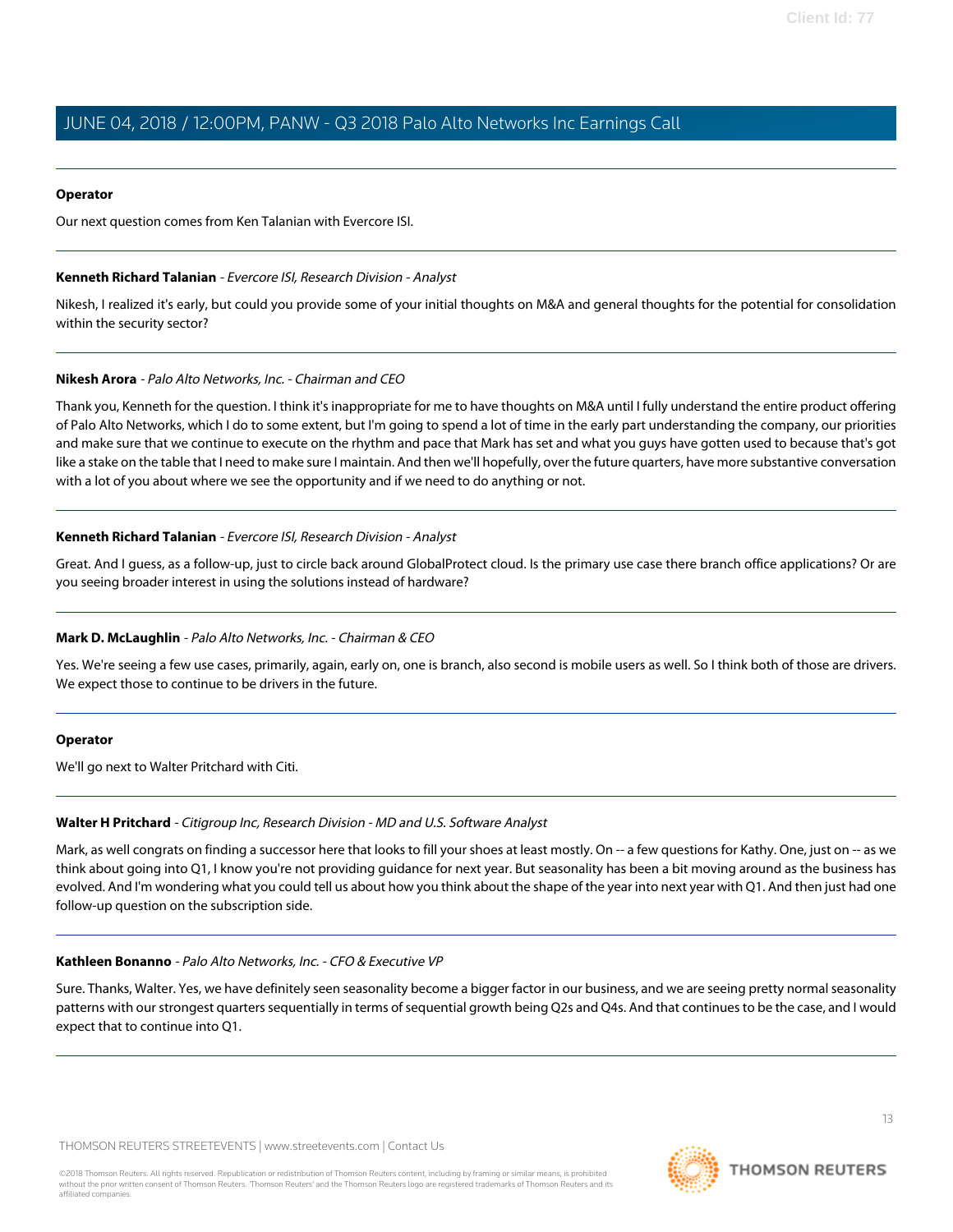# **Walter H Pritchard** - Citigroup Inc, Research Division - MD and U.S. Software Analyst

Great. And then on the subscription side, I'm wondering, you have 2 pieces there. One, I think is pretty easy for us to model with the -- attaching to appliances. You're seeing a continuation, it looks like, in 3-year attach there. And then on the unattached side, you just have a number of new products, some acquired, some products you had for some time. Can you help us understand how the subscription side is splitting out and maybe relative growth rates between the attached and nonattached?

# **Kathleen Bonanno** - Palo Alto Networks, Inc. - CFO & Executive VP

Sure. The nonattached business we mentioned at Analyst Day was on a \$240 million run rate, growing very fast, growing at about 85% year-over-year. And so while it remains about -- getting close to about 10% of our overall business, still a relatively small portion of our business, but growing much faster than the rest of the business because it's newer and obviously a smaller portion of our business. And so just in terms of law of large numbers, growing much faster. We're obviously adding more and more subscription offerings that are nonattached, and you'll see that in the Application Framework as well. And so we do expect that the nonattached business will continue to become a bigger part of our business and will continue to grow very fast. The rest of the business is also growing very well. As you saw, our services billings growth rate was over 30% this quarter. And so the rest of the business continues to grow very fast. And the attached business, because it's -- nonattached business, because it's a relatively small portion, doesn't influence the overall growth rate to a significant degree at this point.

# **Mark D. McLaughlin** - Palo Alto Networks, Inc. - Chairman & CEO

Yes. If I could just make one other point. Kathy said at the end of Q2, we've given out the billings contribution run rate at about \$240 million, growing very quickly. As you can see, that continues to go up over time. And I think probably the interesting thing about that is with that approaching 10% of the billings run rate, which is good, it's against a very large base as well. And that base is continuing to grow very well. So if you think about the network security business and particularly the SaaS security services associated with it, that's a large business growing very well in itself, right? So the level of contribution takes time for the nonattached to grow simply because it's being matched against a large -- very fast growing business as well.

# <span id="page-13-0"></span>**Operator**

Our next question comes from Shaul Eyal with Oppenheimer.

# **Shaul Eyal** - Oppenheimer & Co. Inc., Research Division - MD and Senior Analyst

Nikesh, welcome onboard. Mark, we still have you onboard literally, so not saying goodbye here. One for Mark, one for Nikesh. Mark, on Europe, another strong quarter, up 35% year-over-year. Talk to us a little bit about the different dynamics you're seeing in Europe than there was in the U.S., maybe how this GDPR in that context play into the equation.

# **Mark D. McLaughlin** - Palo Alto Networks, Inc. - Chairman & CEO

Yes, sure. So I'll take the beginning. I'll hand it over to Mark. He just came back from over there a little while ago. GDPR, this is a big picture, is driving a lot of interest in how do you use what we term state-of-the-art capabilities, particularly GDPR has a requirement -- or avoiding liability that folks using state-of-the-art capabilities for cybersecurity. Of course, there's no definition to that, which is probably the right thing to do for regulators. But it raises a lot of questions for customers, which are positive for us, which is how would you do that, that state-of-the-art capabilities. And we think everything that we provide, plus the platform, fits very uniquely here. Mark, I know you just...

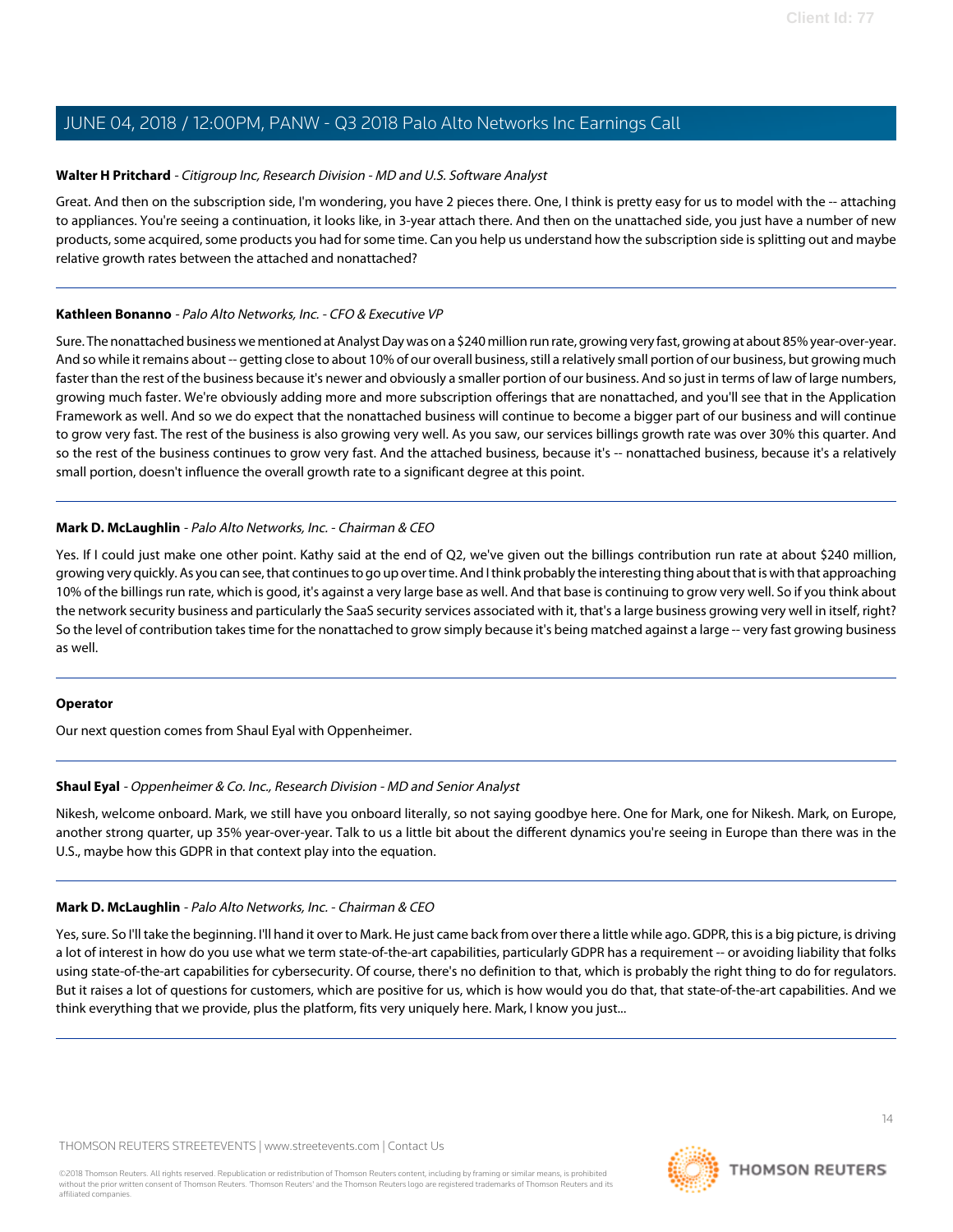# **Mark F. Anderson** - Palo Alto Networks, Inc. - President

Yes. I think you nailed it, Mark. I think, for us, legislation like GDPR just heightens awareness of customers to do something different than what they've been doing for the last 2 decades. And I think I would highlight that and also highlight the fact that government over there, the EU as well as each of the individual countries in the EU, have never been more open to working with thought leaders like Palo Alto Networks to do things like share threat intelligence, have bilateral threat sharing agreements. So I think our relevance in Europe, because of maybe a little more conservative group of countries, has really ramped in the last 4, 5 quarters, and you've seen that in the performance. We get invited to the (inaudible) a lot more.

# **Shaul Eyal** - Oppenheimer & Co. Inc., Research Division - MD and Senior Analyst

Nikesh, you're coming from SoftBank, invested heavily in security in recent years, I think the big \$100 million check for cyber reason just about, I think, less than 18 months ago. Google appears to be eyeing security from afar, who knows what they might be doing down the road. It seems that security software requires a bit of a different DNA. I think Mark also, I think, phrased that point. And second, before you plunge into the security software arena, if you could share with us your thoughts as to how security is being observed by the big tech company, the Google, the Amazon, the Microsoft. They haven't done a lot so much, so it could be a great opportunity on your end. So maybe just the second -- the world is becoming crazy for you with Palo Alto. Just share with us maybe how the big tech behemoths view security.

# **Nikesh Arora** - Palo Alto Networks, Inc. - Chairman and CEO

I think it's fair to say I had the privilege of working with the Google enterprise team, which is part of (inaudible) when I was at Google. And for the first time, as you see in the history of innovation, cloud came to the consumer first in a big way and is now slowly making it to the back of the enterprise. And Google's realized that, Microsoft's realized that, Amazon realized that. So they're all charging ahead with trying to address the cloud opportunity into the enterprises. I think that's great. Having said that, given that they're all, to some degree, offering proprietary solutions to people where you can have one or the other, there's an important need for independent security team to look at it and see how we can take these massive amounts of data across multiple cloud offerings, provide a solution around it comprehensively to the end customer and have somebody who they can trust to be the arbiter between all these different offerings that they have. So I think that's the big opportunity out there. Given that we're all going towards the cloud, given that these huge amounts of datasets are going to be created, we need to make sure we understand their aspirations and set our aspirations vis-à-vis them and provide the solution to the end customer. I think that's where the opportunity is.

# <span id="page-14-0"></span>**Operator**

Our next question will come from Michael Turits with Raymond James.

# **Michael Turits** - Raymond James & Associates, Inc., Research Division - MD of Equity Research & Infrastructure Software Analyst

Mark, thanks for everything in many years. Nikesh, welcome. I'll come back to the M&A question and then I have a follow-up for Kathy. On M&A, and let's just maybe say strategically products in general, Mark, there's still some very large areas of security that you're not in, email, DLT, identity. How are you thinking about those given the fact that you have done so much in terms of expanding in the last quarter or so?

# **Mark D. McLaughlin** - Palo Alto Networks, Inc. - Chairman & CEO

Yes. Great question, Michael. When we look at security, we think in terms of outcomes, meaning that if you're the CIO or the CISO for an enterprise, if you put technologies aside for a second, they have to solve for various outcomes. And in those -- there might be 8 or 10 of those depending on how broadly you define those, and they're not technical when you think about them. The outcome that we're solving for customers is to stop all known threats and ideally stop all unknown threats or at least detect them very quickly and limit the damage, right? And that's a very, very large outcome statement and very important. That lives alongside other outcomes, like making sure you can withstand a massive denial of service attack, for example. And we've been particularly focused over the years in ensuring that whatever outcomes we choose to solve for, for customers, that

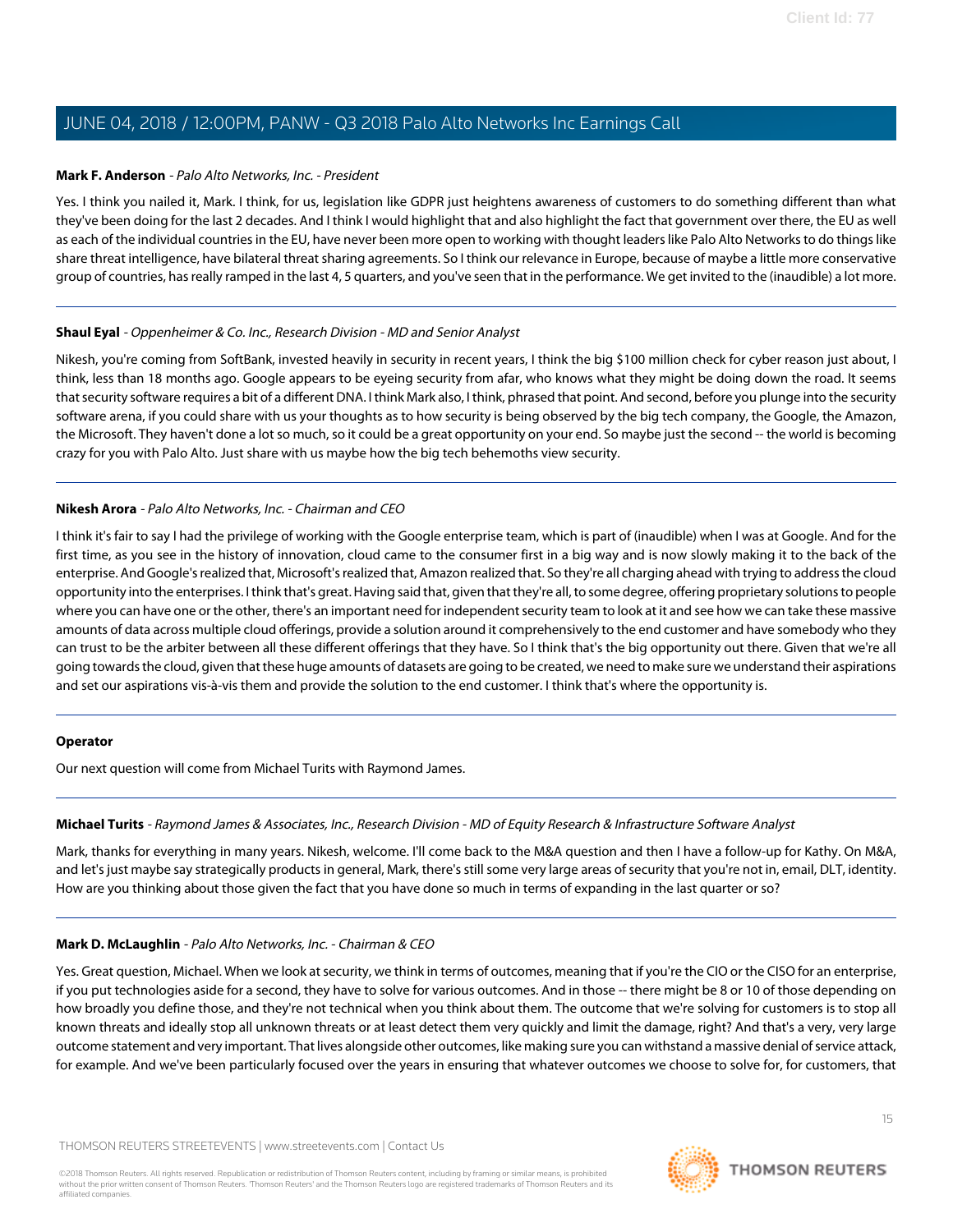we bring something unique to the table in a highly competitive way. Now those outcomes blend over time as well, and that's why we've done a lot of very strong partnerships in the identity space, for example, something you just mentioned; on the messaging security space with Proofpoint, something you just mentioned as well, so that we can make sure that the customer using the best capabilities from the vendors who are solving these outcomes doesn't have to be the back-end systems integrator themselves for that. And they really appreciate that. But bringing that holistic picture to the table and solving those outcomes for customers is very important.

# **Michael Turits** - Raymond James & Associates, Inc., Research Division - MD of Equity Research & Infrastructure Software Analyst

Great. And then for Kathy, thanks for detailing the impact on expenses and cash flow, the acquisitions in this quarter. How do those acquisitions -- and those have been particularly, again, very strong investment. How do those acquisitions impact margin expansion next year? You've talked in the framework about 150 to 250 basis points. Are we on track to that even with these acquisitions?

#### **Kathleen Bonanno** - Palo Alto Networks, Inc. - CFO & Executive VP

Yes. We have talked about organic operating margin expansion of 150 basis points to 250 basis points. The Q4 guidance that we've given is that we plan to invest between \$10 million to \$12 million, and that equates to \$0.08 to \$0.10 per share on our recent acquisitions, outside of the organic operating margin expansion that we are working towards for the full fiscal year.

**Michael Turits** - Raymond James & Associates, Inc., Research Division - MD of Equity Research & Infrastructure Software Analyst

Okay. No early thoughts on next year, though?

# **Mark D. McLaughlin** - Palo Alto Networks, Inc. - Chairman & CEO

Yes, it's pretty early.

# **Kathleen Bonanno** - Palo Alto Networks, Inc. - CFO & Executive VP

Yes. We're still working on our planning, obviously. But we have been obviously committed to that framework, and growth and profitability remain very important to the company.

#### <span id="page-15-0"></span>**Operator**

Our final question will come from Rob Owens with KeyBanc Capital Markets.

#### **Robbie David Owens** - KeyBanc Capital Markets Inc., Research Division - Senior Research Analyst

With regard to products revenue and the 5 quarters of acceleration that you've seen -- I suppose, I quess, where your competitors are, and we've actually seen meaningful deceleration. Can you talk about your win rates and whether or not you think those are ticking up? Or is your success more a function of ASPs at this point? And then number two, Mark Anderson mentioned hardware cycles come and hardware cycles go, which begs the question, do we think one's coming? Or do we think we're going at this point? And were one to come, how could that possibly be reflected in customer acquisition and those numbers you're showing there?

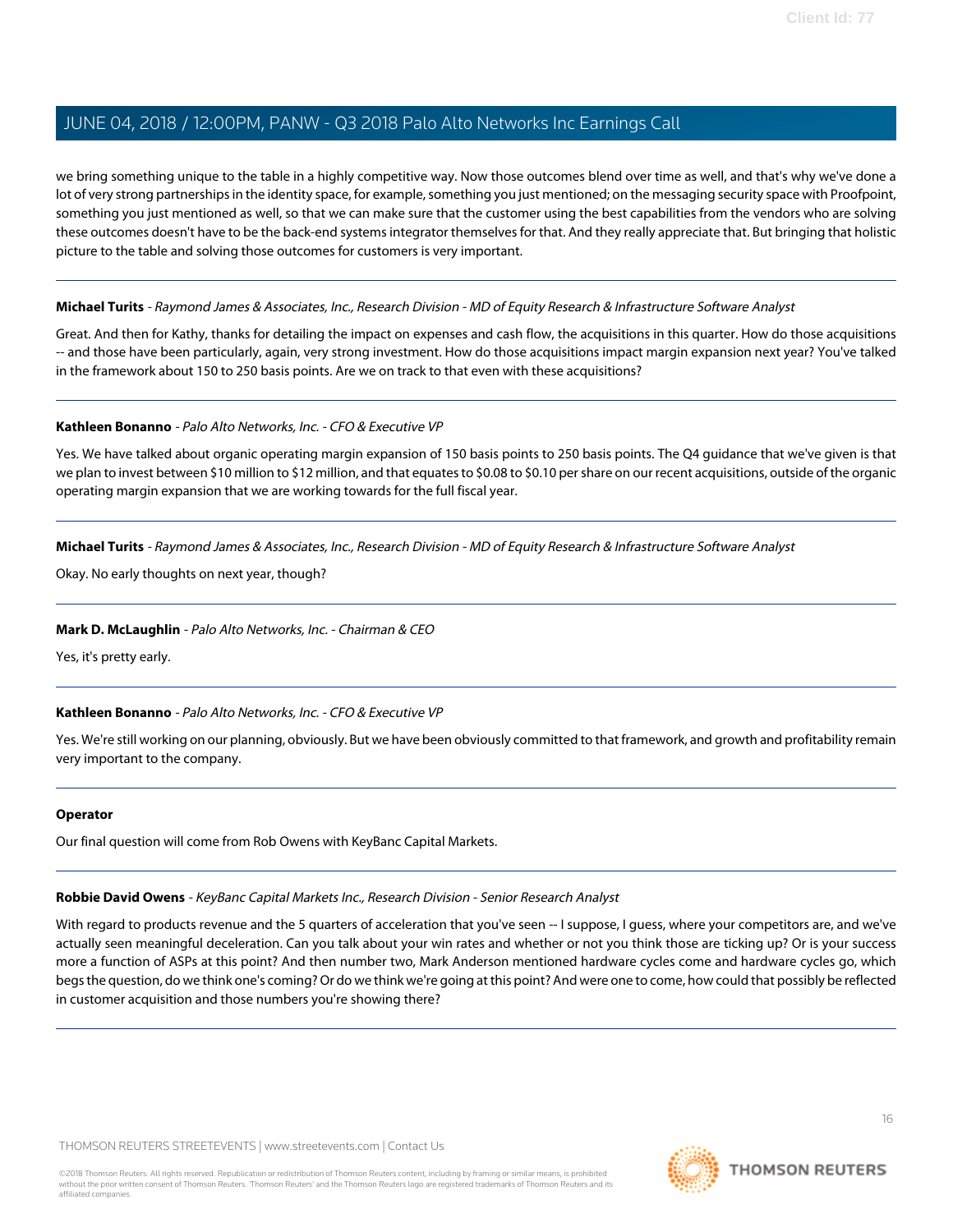# **Mark D. McLaughlin** - Palo Alto Networks, Inc. - Chairman & CEO

Maybe you can take them in reverse, and I'll do the cycle...

# **Mark F. Anderson** - Palo Alto Networks, Inc. - President

Yes, sure. Go ahead. Yes.

# **Mark D. McLaughlin** - Palo Alto Networks, Inc. - Chairman & CEO

Everybody is saying Mark here. So I think on the cycle one, Rob, over time, if you take a snapshot back of 10, 15 years long period of time, you see the cycles in 4 or 7 years, it's a little hard to nail that down of buying patterns here. What I think what Mark was saying is that regardless of what cycle they're in, Palo Alto Networks continues to outperform everybody in the market. You can see that in -- all through the last 10 years as a matter of fact and including very recently the last 4 quarters as well. Our job, we think, is to make sure that we have the most competitive offering in the market, and we'll always be taking market share. And we're very confident we'll be able to do that.

# **Mark F. Anderson** - Palo Alto Networks, Inc. - President

Just big picture, Rob, we've got low double-digit market share or we prosecute low double-digit market share in about a \$20 billion total addressable market. So I think both in terms of new customer opportunities, if customers want to -- if they're going to make a change for security, they're going to look to the thought leader. And for existing customer expansion, we're just starting to hit the veins of significant customer sizes from the cohorts that we saw big customer growth in the last 5 or 6 years. So I think both give us tremendous opportunities to grow the business, and I think that's what gives us the confidence that's embedded into our guide.

# **Robbie David Owens** - KeyBanc Capital Markets Inc., Research Division - Senior Research Analyst

Then the long competitive win rate lines.

# **Mark F. Anderson** - Palo Alto Networks, Inc. - President

Competitive win rates, I said it earlier, I think I feel bad sometimes for our competitors because they're trying to sell either stitched together acquisitions that look like Frankenstein's monster or they're trying to sell point products against an architecture. And I think we've developed this platform over the last dozen years organically, primarily with some small technology tuck-ins that really drive the automation that's needed in the digital age.

# **Mark D. McLaughlin** - Palo Alto Networks, Inc. - Chairman & CEO

Yes. And we've seen win rates be very consistently high, Rob, against all competitors.

Okay, I think that was our last question. I'd like to close off, I want to thank everybody here, all the employees of Palo Alto Networks, our customers and our partners for the privilege of working with you. For me, it's been a really amazing experience. I want to thank everybody for their time this morning for the call. We look forward to seeing a lot of you in the upcoming future. Take care.

# **Operator**

That does conclude today's conference. Thank you all for your participation. You may now disconnect.

THOMSON REUTERS STREETEVENTS | [www.streetevents.com](http://www.streetevents.com) | [Contact Us](http://www010.streetevents.com/contact.asp)